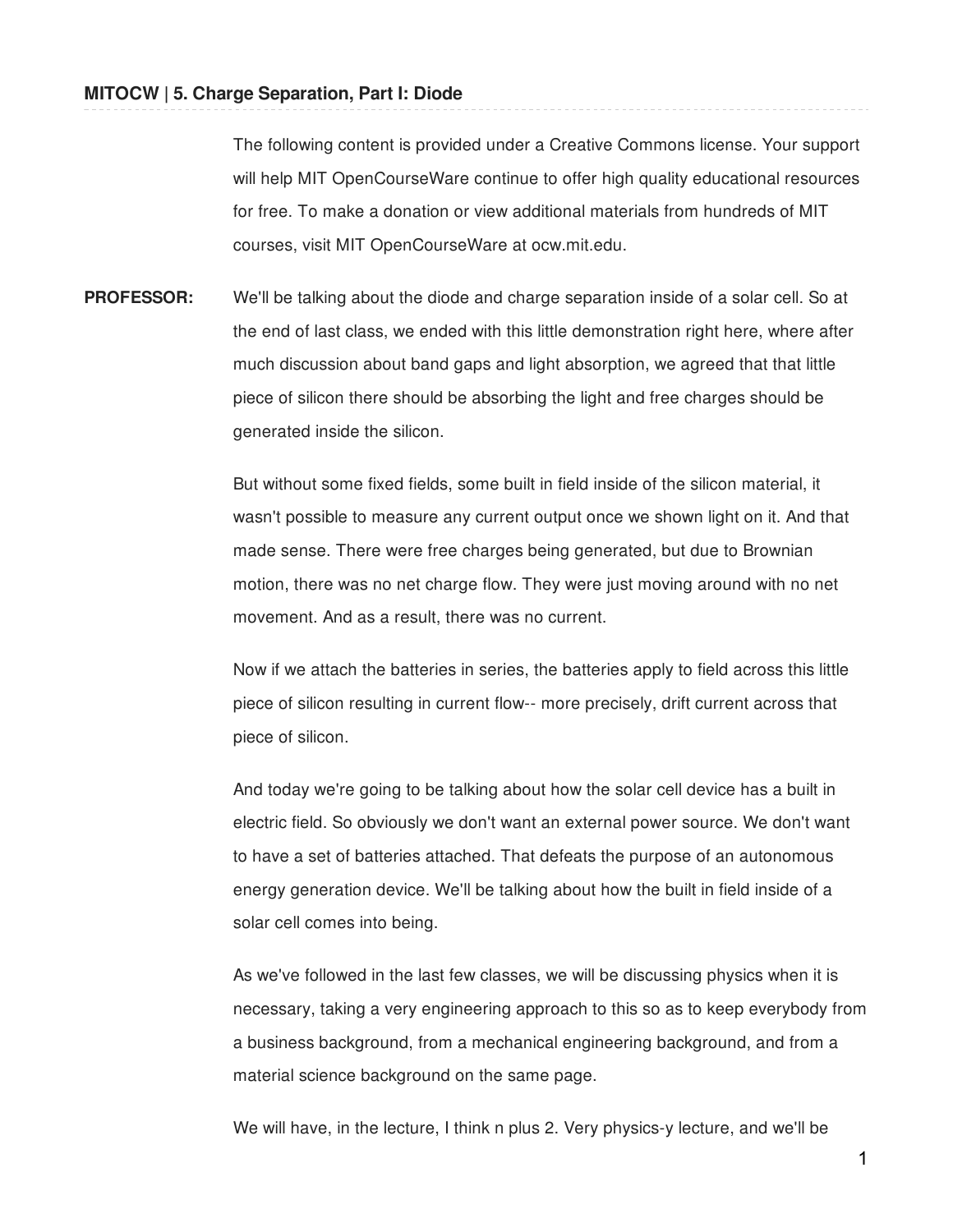getting to the nitty-gritty of semiconductor physics and how it relates to solar cell devices. So for those of you who are already experts in this material, bear with me. And again, try to relate to the solar cell device. You may not have had that connection in previous lectures in previous classes.

So we'll jump right on in. To remind everybody, you're here in the fundamentals. We'll be getting to the technologies and cross cutting themes after we really have a good, solid understanding of how a solar cell works.

The conversion efficiency is the output energy versus the input. We have our inputs in the solar spectrum, the outputs in charge collection, and we've been steadily making progress down toward the outputs here. We discussed the solar spectrum, then light absorption, the charge excitation, and finally now we're on to charge drift and diffusion.

So we have the total solar cell efficiency as a product of all the individual processes. And any one of these processes can kill the efficiency of the device. That's why it's important to think about your device like so. And just not to make this introduction so boring, I want to really emphasize this point. So I'm making it over and over again. But I wanted to relate this to other engineering devices as well.

Namely, today it's a Toyota Prius. These are all the components inside of a Prius that have to work well for the car to function. If one of these components, let's say this one, the inverter, is broken or not functioning well, you're not going to have the car in an autonomous mode.

So in a similar manner, in a solar cell we have to have all the different pieces working well together. So the essence of charge separation, we're going to begin our exploration of charge separation using the diode analogy. And just to situate everybody, I brought in a number of small discrete components, small diodes. Those are the ones that are orange-ish that have two leads coming out.

There are a bunch of transistors in here as well. Those have three little leads coming out. You'll be able to distinguish them. But just to situate ourselves, these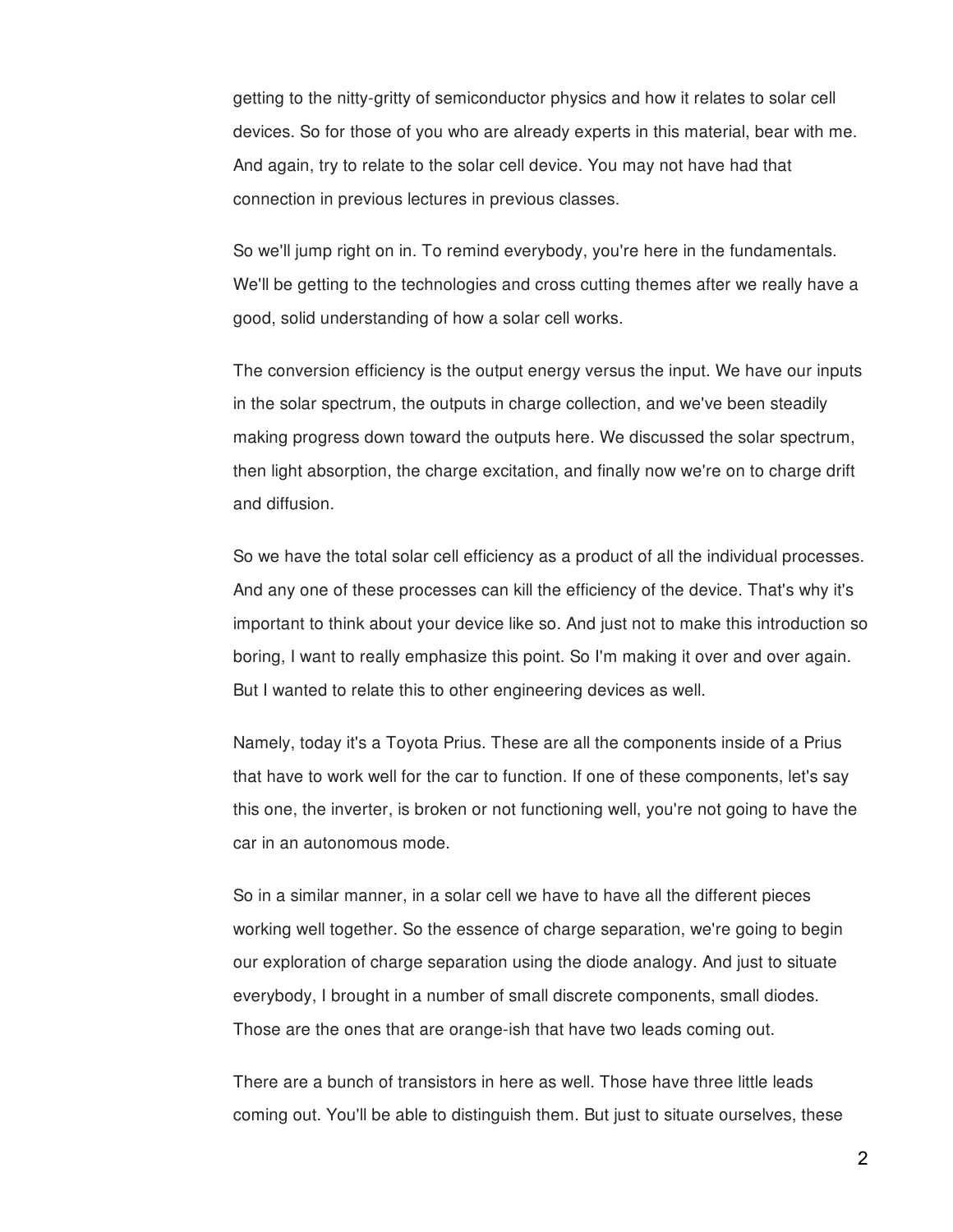are diodes.

The essence of a diode is that you have a dissimilar material on either side of the device. That's why I've worn these dissimilar colors today to denote that on different sides. And of course, you have this mixed region in the middle.

We have here an n and a p on either side. And if current is attempting to flow in one direction, it will be barred. But if it attempts to flow in the other direction, it will go through rather easily. That's the essence of what a diode is. How is it made?

Well, we're manufacturing materials of the same base element. Let's say, silicon. But we're doing something special to the material to add particular types of charges on either side. We call doping. And we'll get to that in a few slides. Why do we care about diodes?

Well, this is the essence of charge separation. And this is what drives the voltage inside of a solar cell device. That's why we care. It's pretty important for at least understanding the traditional semiconductor-based solar cells like this one here.

So for those history folks, I figured I would add a quick at description. You typically see the diode represented like this in an equivalent circuit diagram, a little triangle and a line orthogonal to the direction of the current path. And does anybody know where that comes from? No? All right.

So back in the day of that, we used to have vacuum tube components for a lot of our-- I would say the discrete components within our circuits. In the case of a diode, you could envision a very simple one where you have a filament that by thermionic emission heats electrons off of the filament, and then they're collected by this other collector up top.

If you remember our etymology in Greek, ana is above, cata is below. Catatombs, right? Catatonic, below. So the anode up above is collecting these electrons, and then the electron flow is moving like this, which means that our current flow, defined as the flow of positive charge, is moving the opposite direction. And that's why we have a similar representation right here from our vacuum technology. You could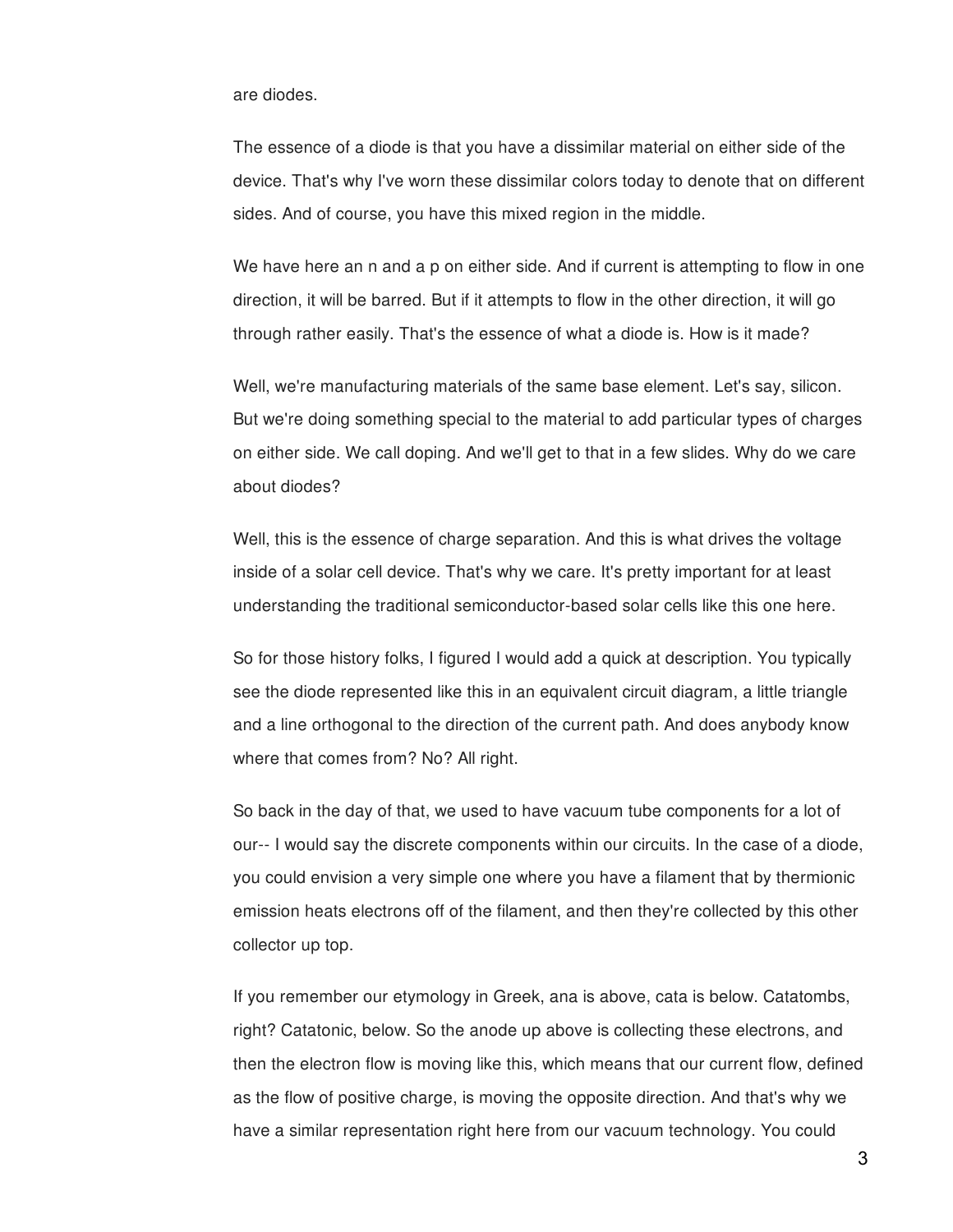envision also a point where the field is concentrated at that tip and electrons are spreading off.

So learning objectives. Today is going to be rather intense, rather dense. And so we will be trying to hold as much as possible in our RAM, so that by the end of class we can really truly understand the solar cell as an entirety. If you get lost along the way, come back to these learning objectives. They're like flag posts along the way. So you can find yourself again.

What we're going to do first is describe how the conductivity of a semiconductor can be modified by the intentional introduction of dopants. What this means is we're going to learn how to create the n and the p over here.

So if we look at a semiconductor such as silicon-- this is a little piece of silicon right here. Here's a silicon-based solar cell. It's a fairly easy semiconductor to understand. It's what's called a unary semiconductor. It means it's comprised of one element. Silicon right here in the periodic table. This is just an excerpt from the rightmost side of the periodic table.

And silicon has 4 valence electrons. So it forms what are called sp3 hybridized orbitals when it's in a crystal structure. It has four bonds with its nearest neighbors, all of equivalent type. And those are covalent bonds. So you can envision that if you were to introduce an atom and substitute out one silicon atom in that lattice for something else that has 5 valence electrons, such as a phosphorus, it's almost of equivalent size. So those material scientists in the room from the Hume-Rothery rules, you should be able to estimate that the miscibility is rather large. In other words, that you could mix in a high concentration of phosphorus into your silicon given the similar size and similar atomic structure. Electronic structure, rather.

So you substitute here a group 5 element. Silicon is a group 4 element, as is carbon, germanium, and tin. So we substitute in a group 5 element. Let's say a phosphorus atom in for one of our silicon atoms right here. And this phosphorus atom will have 4 plus 1 valence electrons. So those 4 valence electrons will bond to the silicon atoms, the nearest neighbors. And that one extra valence electron will be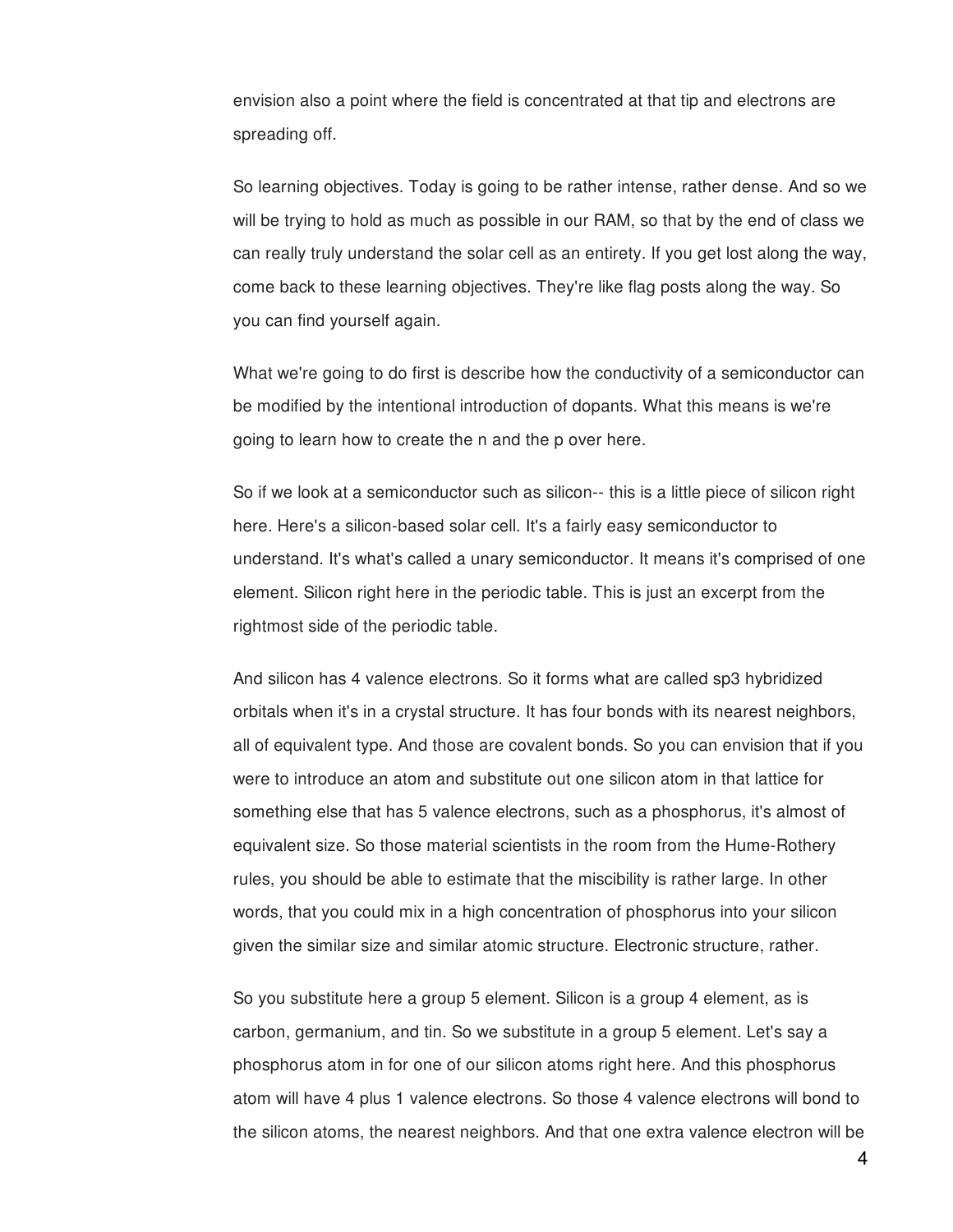left over. It will have nobody to bond to. And we'll describe mathematically what happens to that electron in a minute.

But in principle, just intuitively you should be able to understand that that electron should be able to be removed rather easily and move around the lattice with relative ease. Likewise, instead of moving one to the right, if we move one to the left into our group 3 column here, we can dope our material with a boron atom, let's say. Substituting one silicon atom for a boron atom. Boron has 3 valence electrons.

Now, those 3 will form bonds with the 3 silicon atoms. And then you'll have a missing bond, a missing electron if you will. That will be a hole. So with phosphorus, or group 5 elements in silicon, we can dope the material with electrons. And with group 3 elements in silicon, we can dope the material with holes.

And this is interesting because now we can arbitrarily change the density of charge carriers in our bands. As long as these holes and electrons can become dissociated from the dopant atoms and move freely around the lattice. So that's a big question, how easy is it to remove that electron around the phosphorus atom?

If you want to think about this electron just from a quantum mechanical sense, you could almost envision that this electron is attracted to the phosphorus atom because the phosphorus has one extra proton than the silicon, right? So it has a positive charge here in the nucleus. And here's a negative charge. In net, they balance out. But if the electron goes too far away, it will feel that attractive potential back and be drawn back towards the phosphorus atom. So the big question is, what is the binding energy of that electron to the phosphorus atom?

And a simple way to think about it is through a hydrogenic model. If you consider a hydrogen atom to have an electron surrounding it, then that binding energy is welldefined. But in the case of a phosphorus atom within a silicon lattice, it's a little trickier. Because now we have to worry about the electron screening coming from the other elements in our lattice. And we also have to worry about a property of the electron in a crystal, which changes the mobility of that electron through the crystal.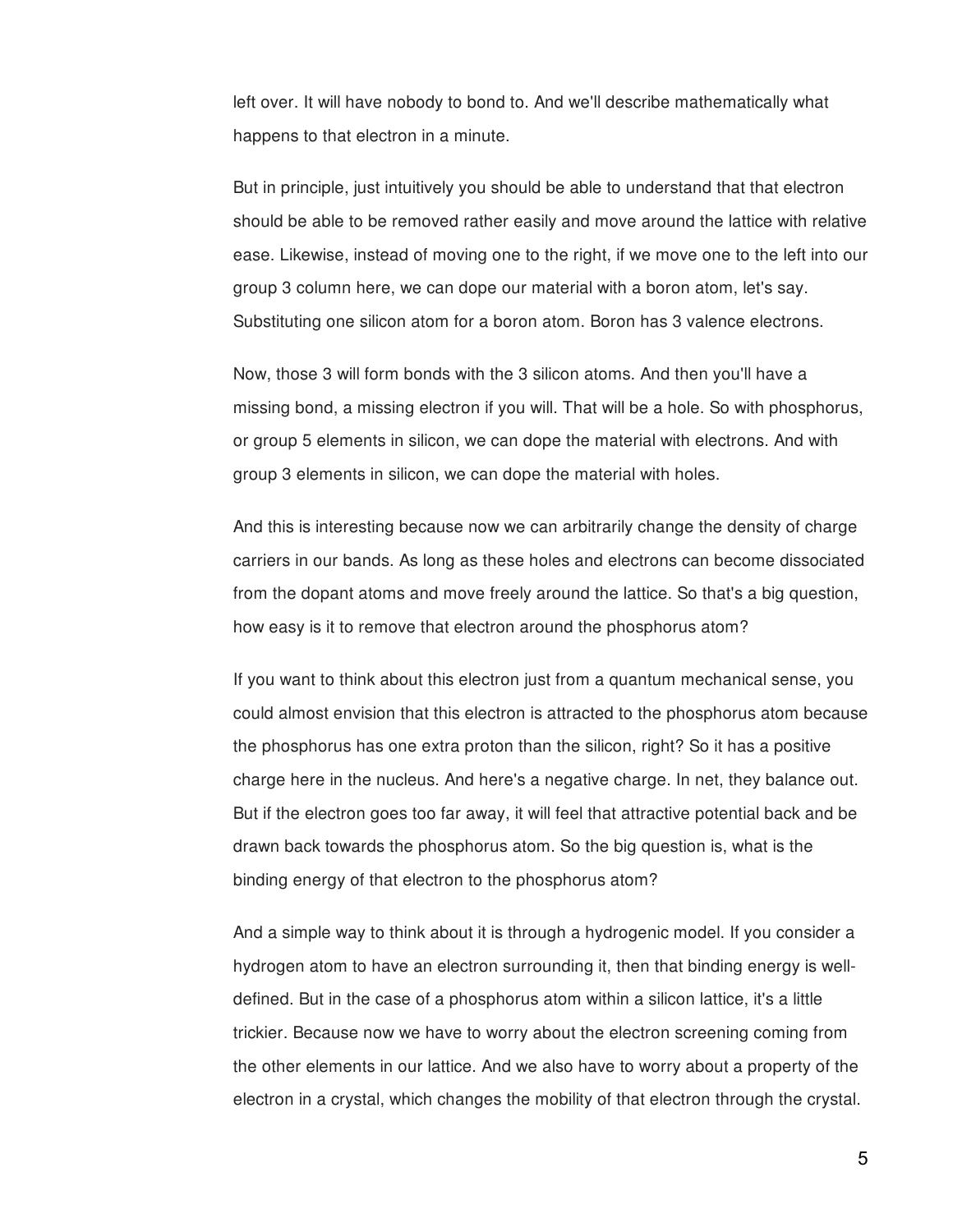So what we do is we treat this as a hydrogen atom, 13.6 eV binding energy. But then we do a couple of things. We account for electron screening and we account for what we call effective mass. We'll get back to this in a few lectures and describe exactly what this is here. We need a little bit more semiconductor physics to understand it in its entirety. But think about an electron moving in a crystal as moving differently than moving in free space in a vacuum. That's what this term here is about.

This other term, the epsilon, is rather straightforward. It's the electron screening. It's the fact that you have so many other electrons in your system here that screening the charges, screening the electron from the extra positive charge in the nucleus here. And so it becomes easier for that electron to move away.

This is about a factor of 0.1, the effective mass. And that's about 1/100. And so overall, we're reducing the binding energy by about a factor of 1,000 down to about 10 m eV in practice. So if we were to run through the calculation for silicon, the binding energy of that electron around the phosphorus atom in the silicon lattice would be around 10 m eV on that order. And that is very, very small compared to the thermal energy in your system, just kt, Boltzmann's constant times the temperature in Kelvin, we have a thermal energy somewhere on the order of 26 m eV. And that's enough to dissociate that electron and allow it to move freely throughout the lattice. Question?

**AUDIENCE:** Is that electron screening related to the [INAUDIBLE] constant at all?

**PROFESSOR:** Yes, absolutely.

**AUDIENCE:** I just had a [INAUDIBLE] question about the holes. So I understand that-- I can imagine an electron moving around in the lattice. But I imagine that a hole moving would be forming a bond-- breaking and forming bonds over and over. Does that actually happen, or are the electrons more free to move?

**PROFESSOR:** Yeah. This is an excellent question. The question, if I may paraphrase, relates to the hole and electron mobilities. How easy is it for them to move around the lattice?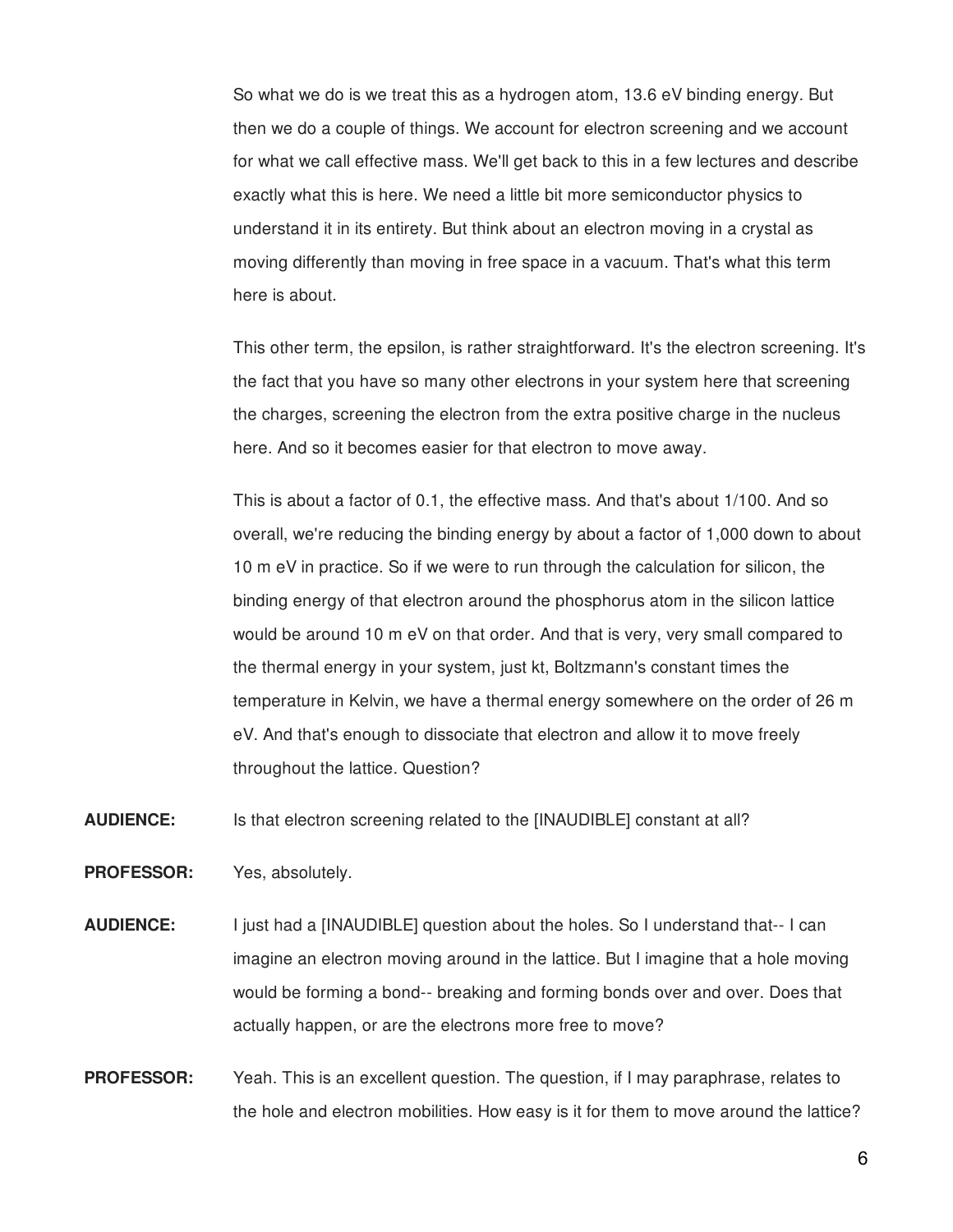And typically, the hole mobility is about a third of the electron mobility in silicon. So absolutely, it is a little bit more difficult for those holes to move around. Holes, you may recall, are quasi-particles.

OK, so we have an understanding of doping, a rough understanding at this point. We understand that if we dope a certain type of material, let's say our n-type material, with phosphorus, we have an excess of electrons. And if we dope another type of material with an excess of, say, boron, we would then introduce a large number of holes and the material might have a majority conductivity through our holes. Hence, we call it p-type. n and p comes from negative and positive. Negative being the electron charge and positive being the hole charge. So that's where the nand p-type come from. Great.

So now, pictorially we're going to draw a pn-junction or a junction with our fixed and mobile charges. OK, so let's start out with a simple review of Gauss' law. Spatially variant fixed charge creates an electric field. What do I mean by that?

I mean that if you have a high concentration of fixed charge over here and a lower concentration of fixed charge over here, an electric field will develop. And that's the expression right there that relates-- that describes this in mathematical terms where we're using psi here as our electric field. We're using psi instead of e. You probably remember your physics textbooks using e as the electric field because we're going to reserve that variable for the electron energy. That will come in several slides forward. So the charge density will be given by that rho and the material permittivity by our epsilon.

And an example is a capacitor here. All I've done is expanded the dimensionality of the derivative here. I'm looking at the capacitor. I have fixed charge on either side. And I have electric field in between.

Now, this right here, obviously in the case of a capacity, you're under high vacuum. Just as a very quick aside, this is-- I can't resist. This is really an interesting historical note.

7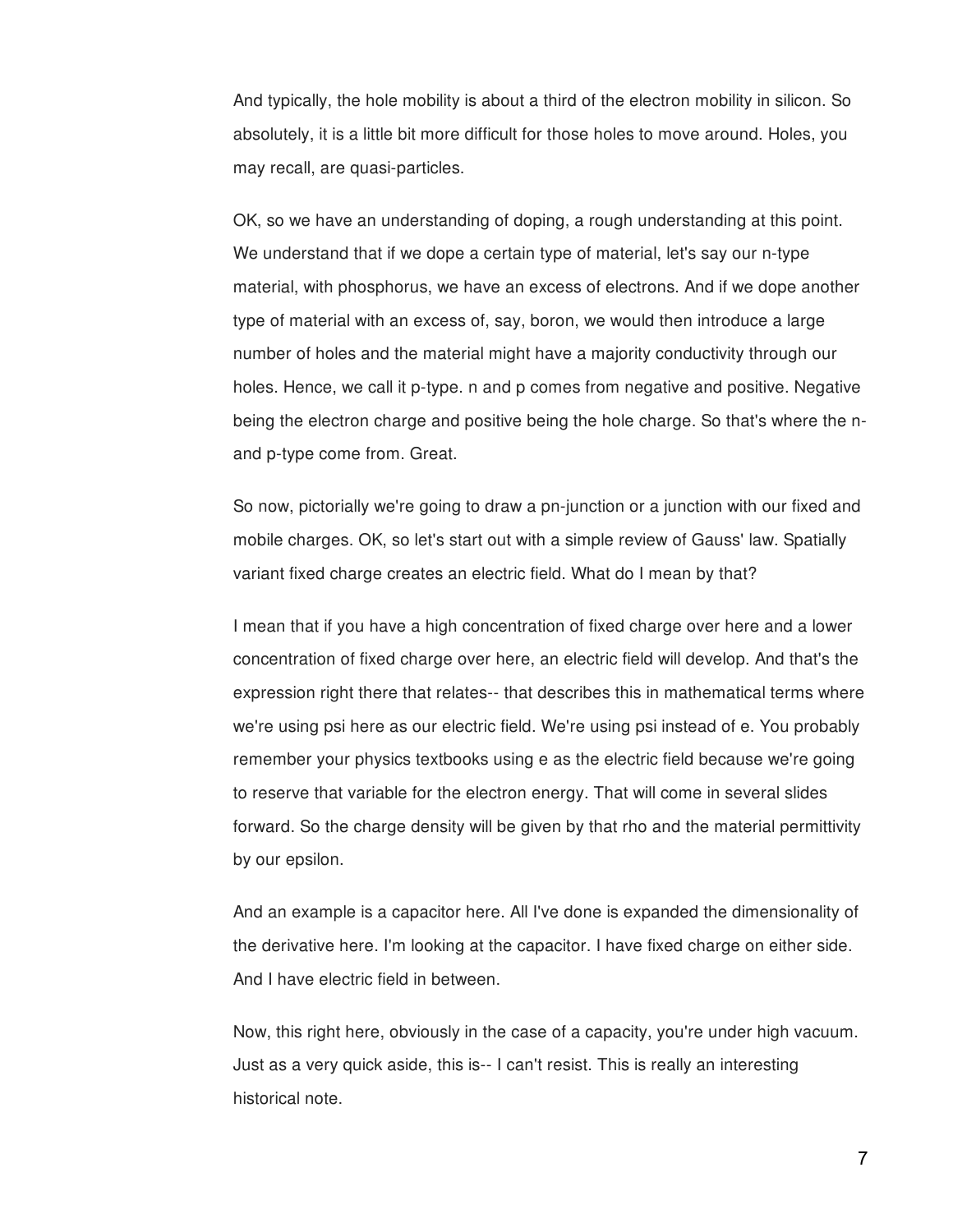This space right here in the diode as we recall, where you have the thermionic emission of the electrons going off to the other plate, this space right instead of here is called the space charge region. Keep that name in mind. We're going to come back to it in several slides. So a bit of history there.

So we have the capacitor as our prime example. We have fixed charge on either side and electric field in between. And note that the charge will move parallel to the electric field.

If there's no electric field-- in other words, if we're just exciting charge inside of a bare piece of silicon with no electric field applied-- imagine our batteries here are taken out of the circuit. We'll have simple Brownian motion of those photo-excited electrons until they decay back down into their ground state.

However, if we apply an electric field, now we have the Brownian motion. But superimposed on top of it, a certain drift of the electrons in response to that electric field. And we can describe this mathematically as well. The drift currents for holes and electrons being described by the charge q. Note that the charge q is going to be different for the electrons and the holes-- the same value, but negative or positive.

The mobility of holes and mobility of electrons. The density of holes or electrons. And then finally, the electric field right here.

And the reason in this equation you typically see the q's being the same value here, although no minus sign is put in front, is because under the same electric field, you'll have electrons drifting in this direction and holes drifting in the opposite direction. So it's important to keep these signs straight in your mind. Yeah, question?

## **AUDIENCE:** [INAUDIBLE].

**PROFESSOR:** Absolutely. So p and n denote the concentrations of free electrons or free hole- actually, free holes for free electrons, respectively. So you can almost think of p as being synonymous with the density of boron atoms.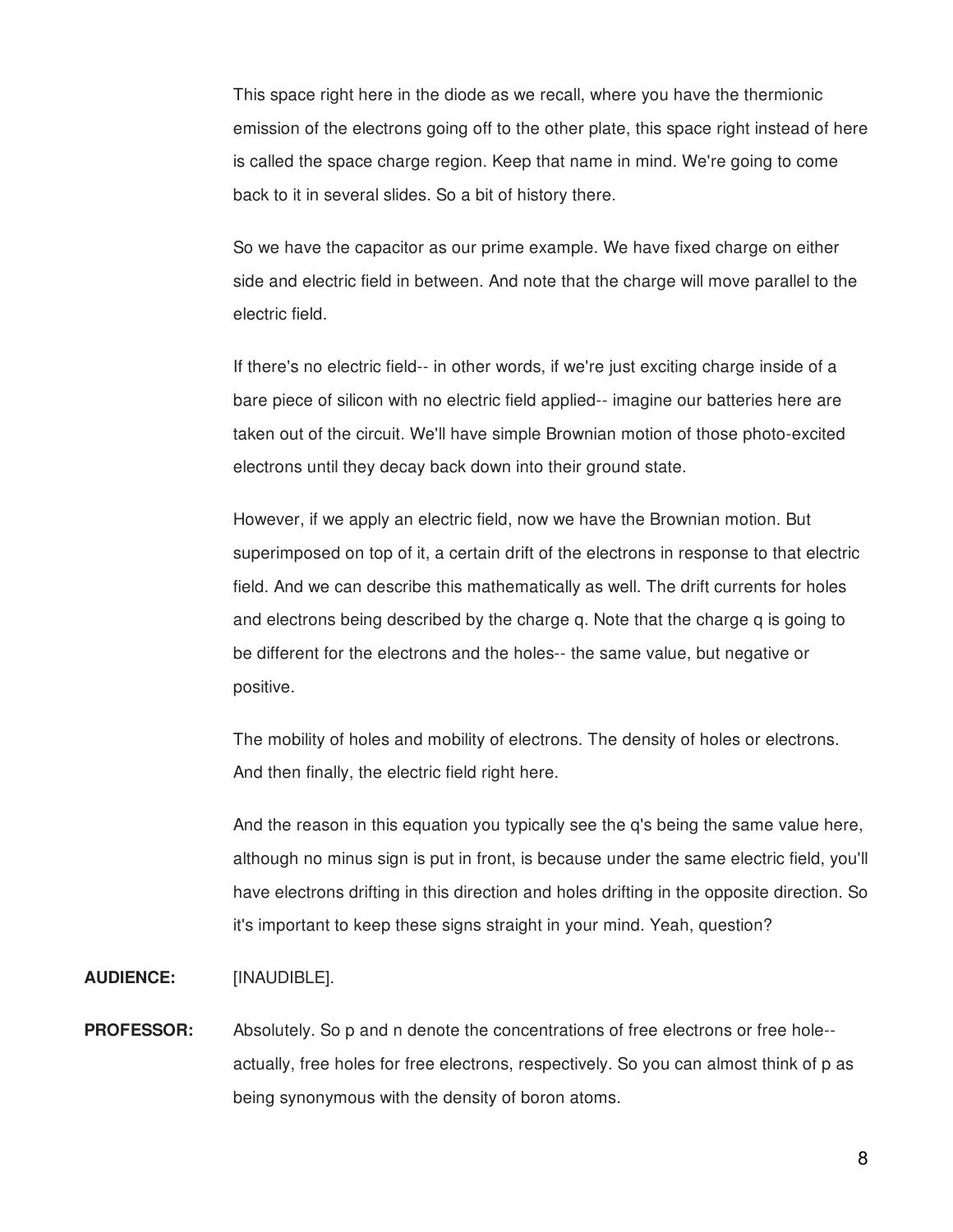If every hole is ionized, meaning dissociated from the dopant atom and free to move around the crystal, then the density of holes and the density of boron atoms is going to be almost identical. Likewise, for phosphorus atoms and/or the donor atoms and the electrons, you'll have almost an equal number. So that's right here. The n is related to the number of electrons that are free to move around the crystal. The p, the density of holes that are free to move around in the crystal.

And these are given in units of number of particles charge carriers per unit volume. So per centimeter cubed, let's say. Question.

**AUDIENCE:** [INAUDIBLE] you're creating more holes. So is that not on the same order of magnitude as the number of holes introduced by [INAUDIBLE]?

**PROFESSOR:** Yeah, absolutely. So the density of holes and electrons here in the dark is dictated by the dopant density. Where are we?

> Right here, for instance, the dopant density. If we add light, that's a complicating factor. The intrinsic population of electrons and holes and the dopant concentration of electrons and holes, we are adding a photo-generated population as well. Let's leave that for next lecture and try to simplify things. So we just discussed the diode in the dark. Perhaps we turn the light off here just for effect.

So we're trying to take this piece by piece, so that we can really construct everything and not add too much into the pot at one time. I wanted to discuss the notion of electron drift. And I also wanted to review the concept of diffusion, which everyone should be familiar with.

This is the reason why we're breathing right now, and why all the air molecules aren't crowded into that corner of the room. It's because of Fick's law, the process of diffusion.

If we have a concentration of a particular species in one spatial location, the natural tendency through random motion is for that concentration to distribute itself equally throughout. And this is described very nicely by Fick's law.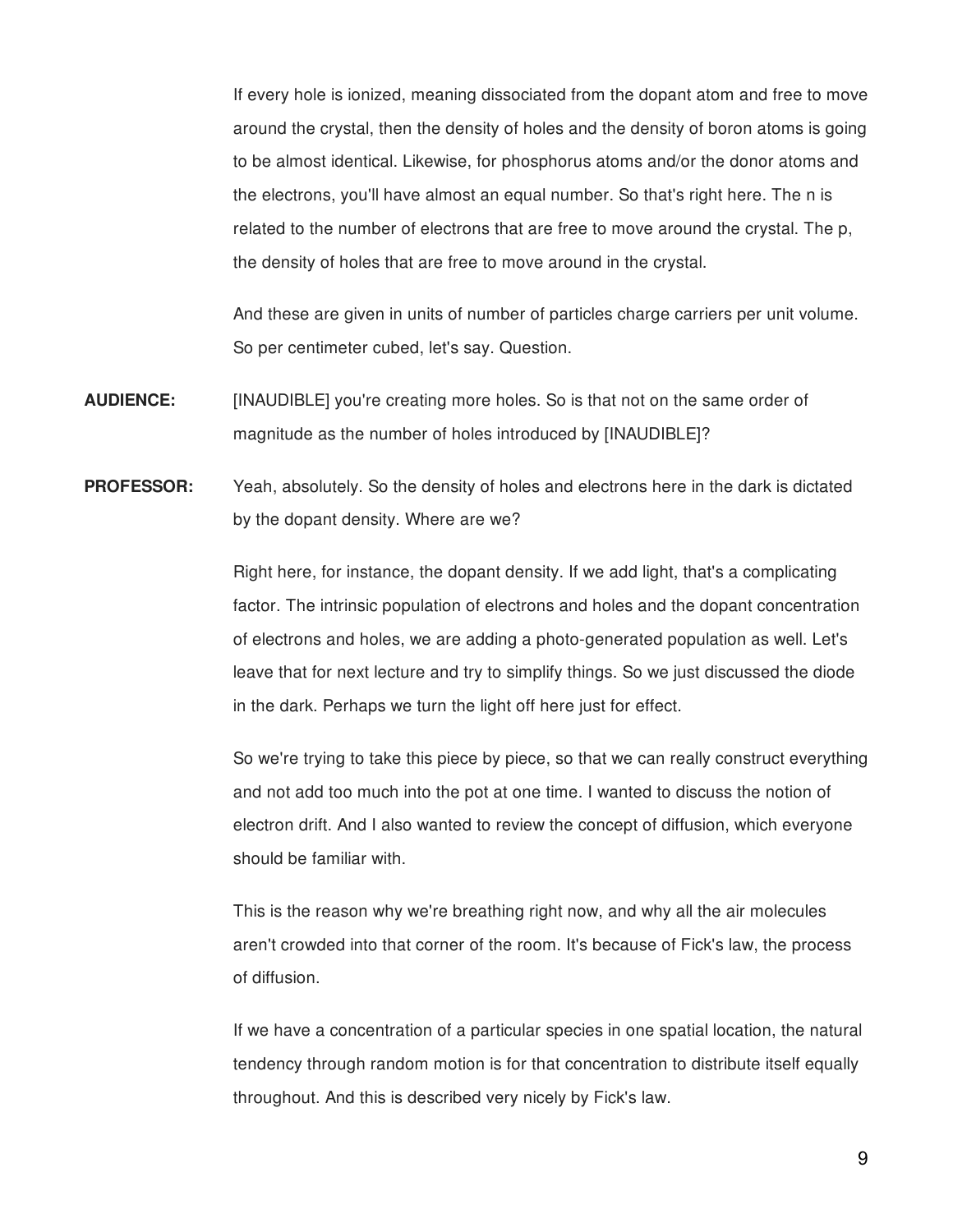If we want to describe a current to it, we would then describe the current of holes and the current of electrons by, again, the charge. The diffusivity, this is a quantity typically given in units of centimeters squared per second. And the gradient. In other words, the concentration gradient. In this case, in one dimension. And that, again, should be review for most folks from physics.

And so we can see here two different methods of currents, two different methods of current flow inside of a semiconductor device. We can have diffusion or we can have drift. Drift occurs when there's an electric field present and diffusion occurs when-- well, in this case, diffusion can occur in the absence of an electric field simply when there is a concentration gradient present.

So we can envision, just quickly, that if we have an electric field confined to a certain region of our solar cell device, the electric field will be dominant in one portion. And if the rest of our device we don't have a strong electric field, but the electrons nevertheless can sense the electric field far away because of the concentration gradient, diffusion can drive those electrons-- can drive those electron toward the electric field.

So in our solar cell device, the ratio of drift and diffusion current will change as a function of distance from the pn-junction, from the built-in field. OK, so I want everybody to upload into their RAM the checkerboard example that we went through. Because this will be important for understanding the next few slides.

So let's imagine these n-and p-type materials are in contact, but there's this imaginary barrier right between them. Here are p-type materials, here are n-type materials. And let's parse through this figure. Let's dwell, just a minute.

So we have this imaginary boundary between p-type material over here and n-type material. The boundary is right here in the middle.

The blue dots here are representing mobile holes, holes that are free to move around the material. And while there's this imaginary barrier here, these holes are just moving in Brownian motion. There's no net current. There's no net charge flow.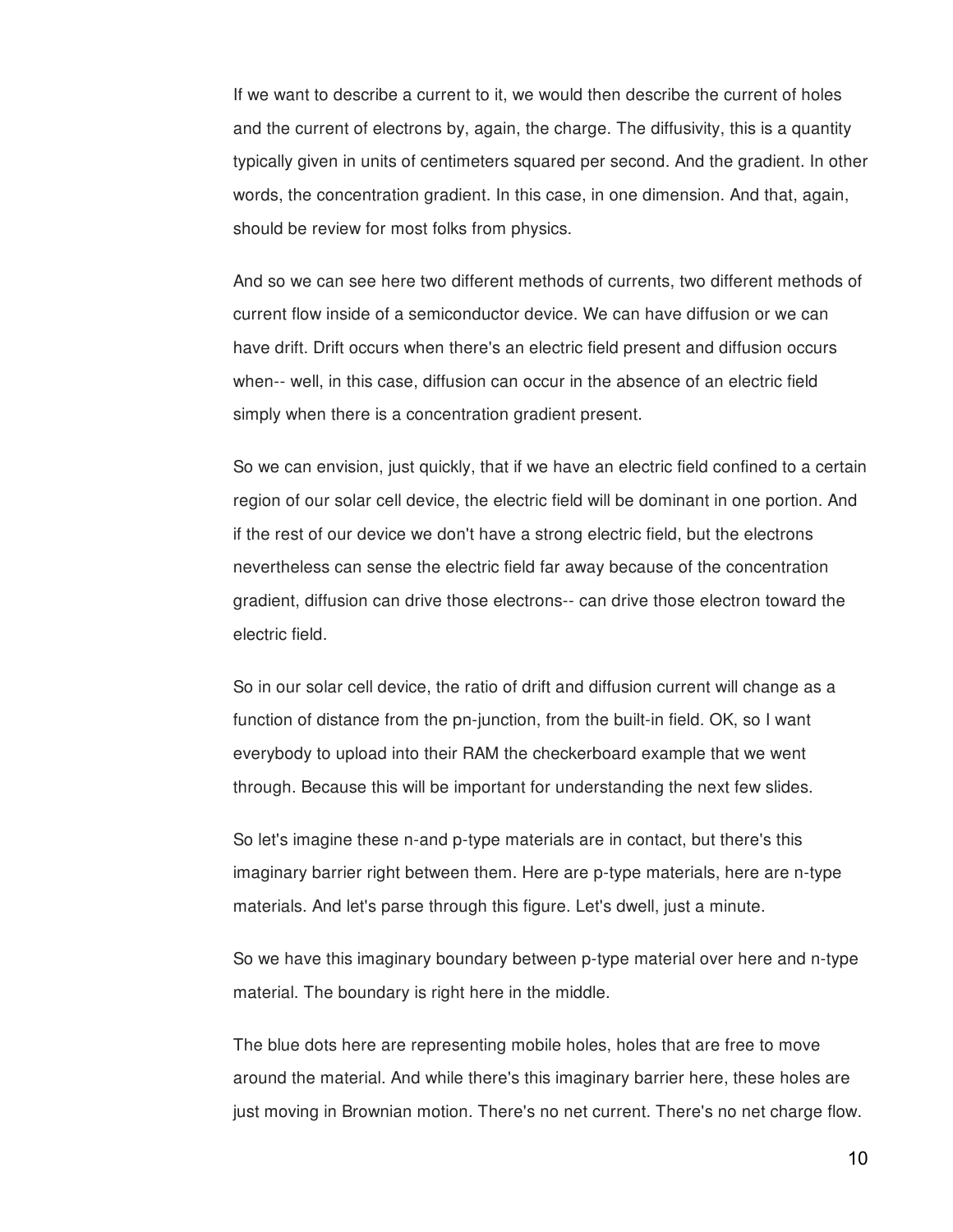These minus signs that are left behind are the boron atoms. The boron atoms have one less proton in their nucleus than the silicon atoms do. And so the hole plus the negative charge that's within the boron atom core if you will, that combination is neutral. So we haven't perturbed the net charge of the entire system.

But locally, if we draw a little circle around these two for instance, the boron atom that's fixed, that's not moving. The boron atom is bound to the neighboring silicon atoms. It's not moving around. And the hole, which is free to move around the material, now we have net charge neutrality. But if that hole moves too far away, then you could have a field building up.

On the other side, very similar. Here we have phosphorus atoms embedded within our silicon lattice. The phosphorus atoms have one extra proton in their nucleus than the silicon atoms do. Hence, we denote that as a positive charge right here. And there's an extra electron associated with the phosphorus atoms.

Now as those electrons move around, when it's in isolation, again, there's no net charge flow. There's no current. And we have a situation of net charge neutrality. Question is, what happens if we remove the barrier in between the two?

Let me ask you just a basic question. Would the phosphorus atoms diffuse over to this side?

**AUDIENCE:** No.

**PROFESSOR:** Probably not, because the phosphorus atoms are bound to 4 silicon neighbors. Those bonds are really tough and it's probably not going to break. Unless you heat it up to a pretty high temperature.

> But the electrons are free to move around. They're in the conduction band. They're able to move. And because the binding energy to the phosphorus atoms is on that order of 10 m EV on that order, the thermal energy here at room temperature is enough to dissociate them, and to allow those electrons to move away from the phosphorus atom thanks to the screening potential of the surrounding lattice and thanks to the fact that the electrons inside of a crystal are more easily-- can more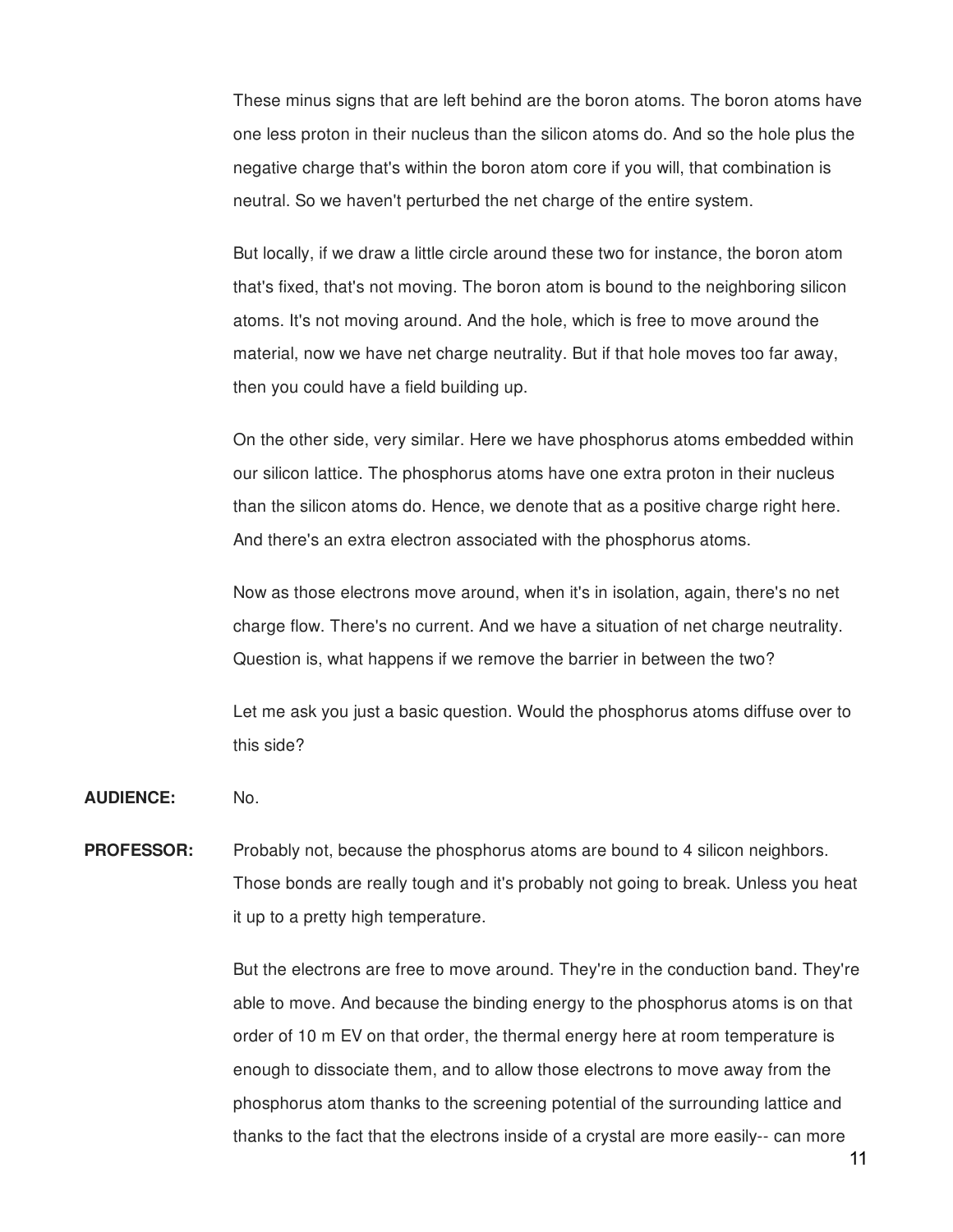easily move than in vacuum. So when we remove that boundary in between, what begins to happen?

So we've removed the boundary. We have these two materials in direct contact. The nuclei are not moving. The fixed charge associated with the boron atoms in this side and the phosphorus atoms on that side are not moving. However, the instant you remove this boundary in between, there is a high concentration of electrons over here and a very low concentration of electrons over there, which means that you will have a diffusion process. So the concentration gradient drives the electrons over to this side.

Likewise, holes are being driven from here over to here. Now, notice what happens.

Holes carry a positive charge. The fixed charge from the phosphorus is also positive. So you have a buildup of net positive charge on this side of the junction. Electrons are negative charge carriers. The boron atoms have a net negative charge here. And so you have a net negative charge building up on this side. And now you have a field beginning to develop, an electric field.

And at some point, this built-in electric field will counteract the diffusion process. The diffusion current is driving electrons in this direction, but the field will be driving them back the other way. And it's that equilibrium that establishes the pn-junction. It's that equilibrium that defines the width of this region here, this transition region, which comes in a variety of names.

The transition region is also called the depletion region. And it's also called the space charge region. Interesting how these words and terms come back into use. So that's the essence of the formation of this junction.

We have this diffusion process that drives the carriers from this side into this side. And then as we have the electrons moving over here, and summing to the boron nuclei that are left behind once the holes, likewise, have moved over to the other side. We have a buildup of net negative charge on this side, a buildup of net positive charge on that side, and the establishment of a built-in electric field.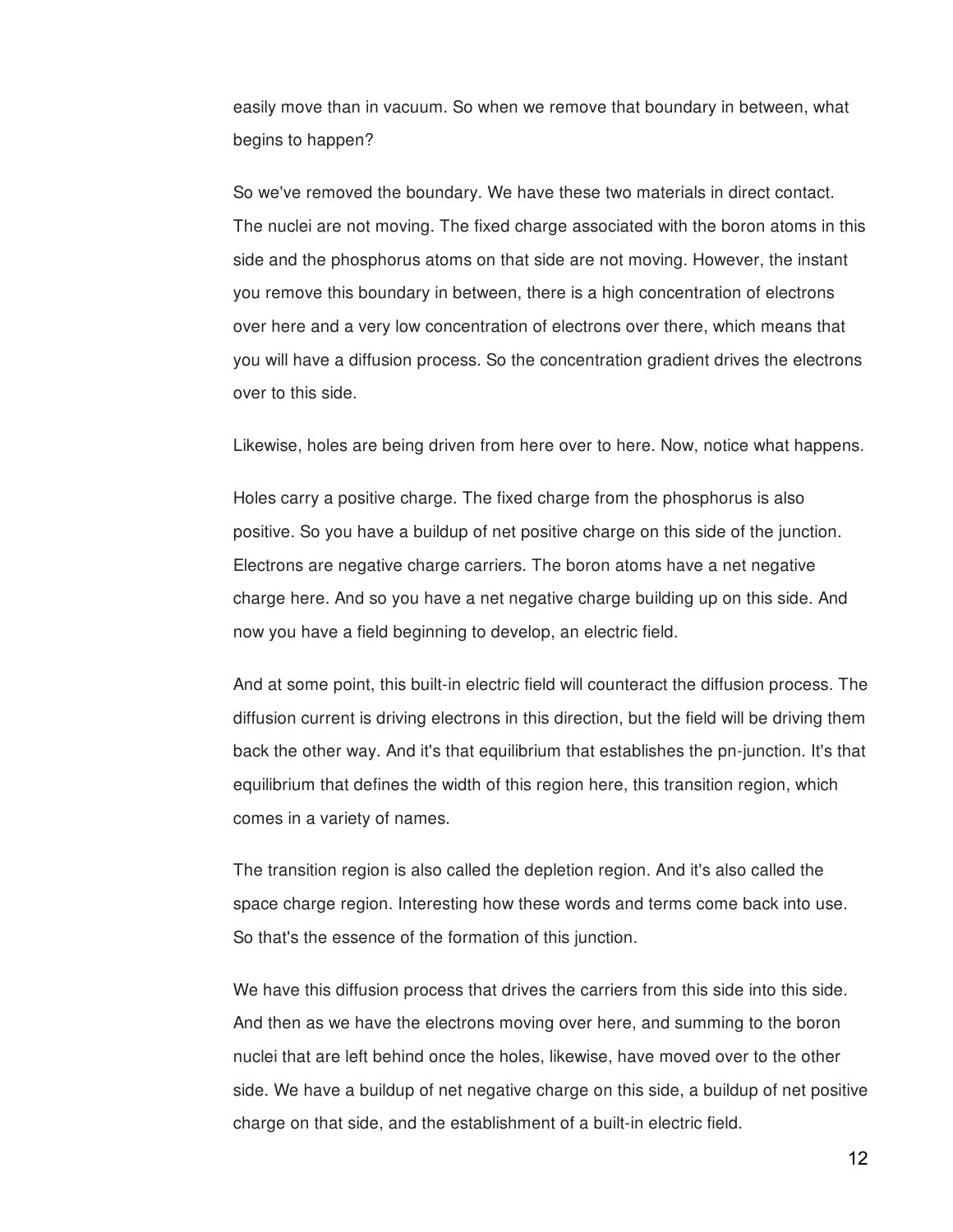That's cool. It takes a while to really get it. And so the chessboard example was brilliant. I thank Joe for that. And hopefully, this as well reinforces several of those concepts. And it might take some time studying it on your own or setting up special office hours with Joe or coming to my office hours on Mondays. But whatever it takes, make sure that you understand this concept well-- the fundamental-- gaining an intuition about the concept. We'll be getting into the math soon. And if you don't have a good, solid understanding of the intuition of where charges are moving around, it becomes less easy, let's say, to really get the math.

So we have a buildup of net charge on either side of the junction. We have a buildup of net negative charge on one side of the junction and a buildup of net positive charge on the other side of the junction. And this line right here is meant to represent that dividing line where the two materials initially came together.

So the dashed line is meant to represent the real charge distribution and the boxed colored rectangles, the rectilinear boxes, are meant to represent an approximation that we'll use for the rest of today's class.

We're making successive approximations here because we want the mathematics to be manageable. You can, of course, discretize this entire material in one dimension, for instance, and do a finite element solution. We'll show you the equations that you can use to do that later on in today's class.

So we have the net charge distribution on either side of the junction shown here. We also have, as a result of that net charge, an electric field. And this goes back to Gauss' law, or the derivative form there of. And so we have here a built-in electric field as you can see. And the field reaches a maximum right here in the middle. So that kind of makes sense.

If you're too far away from that junction, you're not going to-- if you're a charge carrier, you're not going to see the field. But if you're right there in the middle of that junction, that field is going to be very strong. You'll be swept out of there pretty quickly. That's why the field reaches a maximum right here in the middle. So that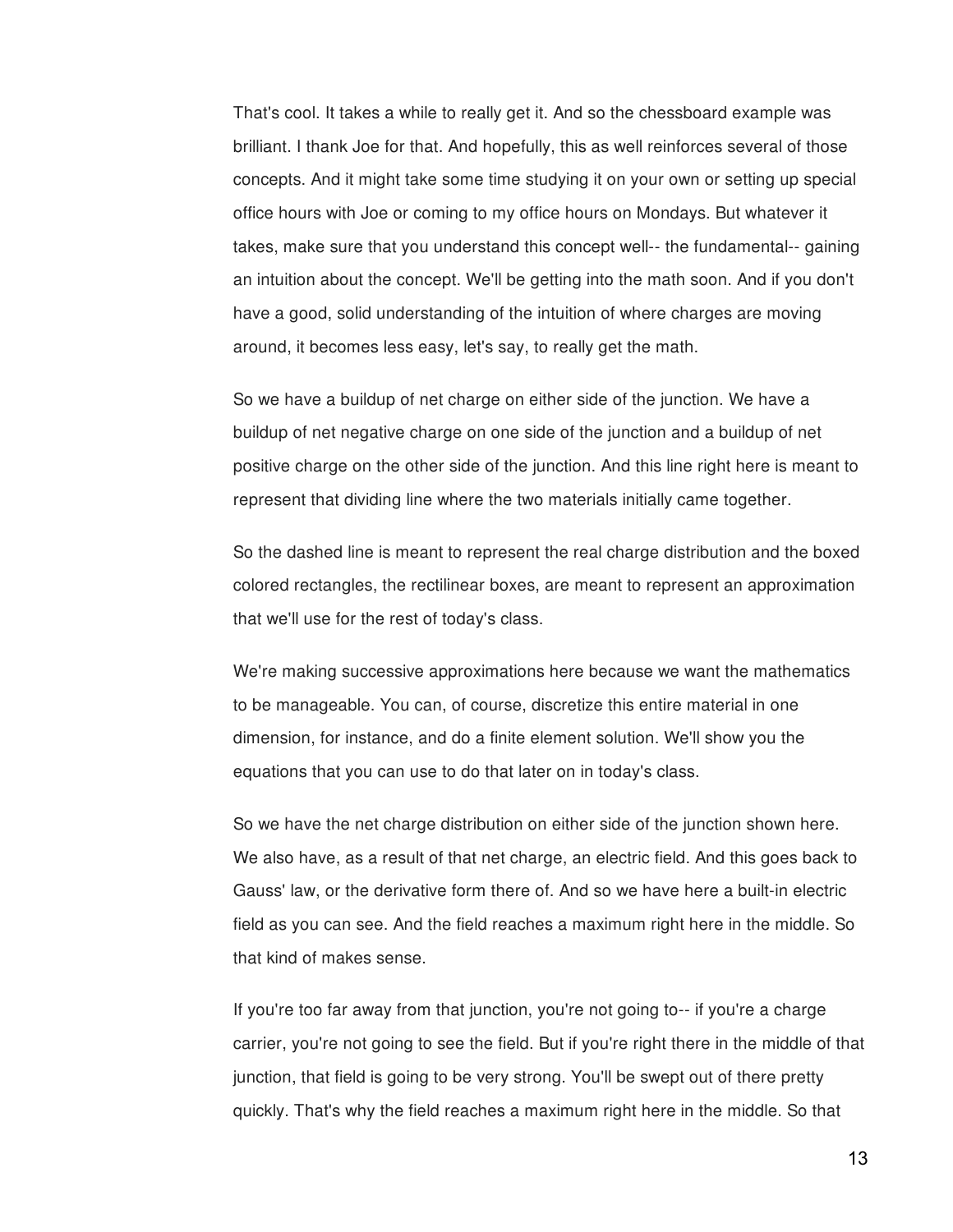intuitively makes a lot of sense.

Now, if we take one further integral of the electric field, here the electric field, arc psi. If we integrate our arc psi, we will get the potential. And this potential right here essentially follows this wave-like curve, where you have a lower potential on this side and a higher potential on that side.

And if we take this potential and translate it into something that we can understand, which is electron energy, by multiplying the potential by q. And q in the case of an electron is a negative number. That's why we're flipping this. So we're flipping this upside down because we're multiplying this value here by a negative number.

Now, what we can see is that there's an energy gain for the electron by going from the p-side to the n-side. This is the electron energy.

Obviously, if you give them an opportunity, all the electrons would want to come down to this side. But why wouldn't all of them come down over here?

**AUDIENCE:** Because of diffusion.

**PROFESSOR:** Because of diffusion. So there's that balance of the two effects. So there is a net energy gain for the electrons, but diffusion is what's driving some of the electrons back across the other side of the junction is that equilibrium, which is establishing the final energy band diagram of the pn-junction, which is really looking something very much like that.

> So this right here describes for you how you go from atoms and charge carriers up at the top to charge distribution, electric field, potential, and finally electron energy. Yes.

- **AUDIENCE:** Are these four diagrams specifically for electrons? Would the hole ones be [INAUDIBLE] the reverse of that?
- **PROFESSOR:** So if you wanted to look in terms of hole energy, this equation here would be equally valid, but your charge would be a positive value. And so you'd have a curve that looked very similar to this one right here, where there'd be a net energy gain for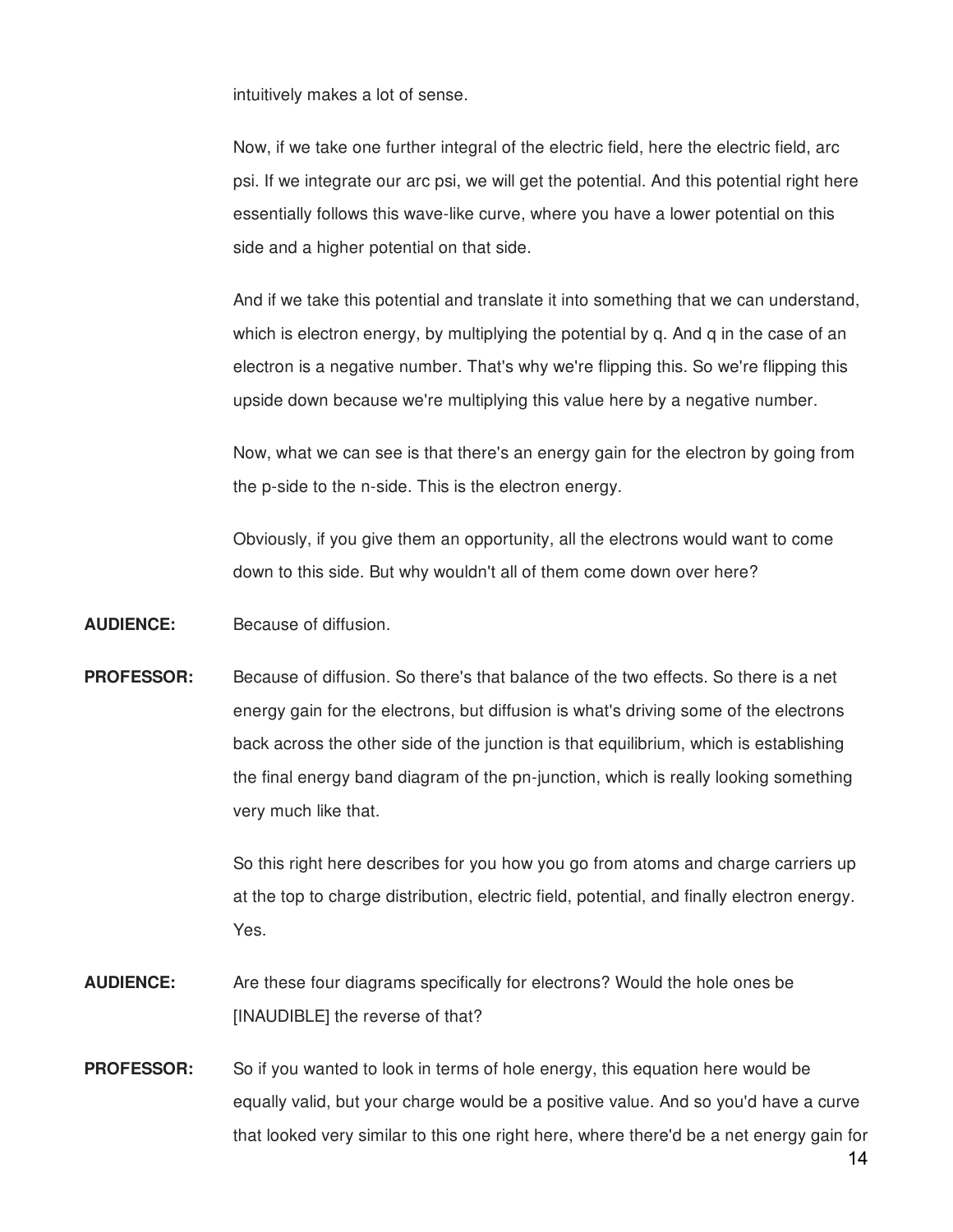the holes to go on to the other side. And that's what establishes the separation of charge.

**AUDIENCE:** So the bottom one is the only one that would change [INAUDIBLE]?

**PROFESSOR:** That's correct. Yep. Everything else identical. So this is important, this electron energy. And this jump right here confuses a lot of folks. Because in books, they don't often describe very clearly what is potential and what is energy, almost using those two terms interchangeably. But it's that cue, the fact that the electron has a negative charge that sets things right.

> OK, this is pretty important. This is the foundation, the fundamental, of how a pnjunction comes into being. And the summary of our understanding so far is that when the light-- here we go.

> When light creates an electron-hole pair, a pn-junction can separate the positive and negative charges because of the built-in electric field. Let me repeat that one more time. When light creates an electron-hole pair, a pn-junction potentially can separate the positive and negative charges because of that built-in electric field.

For very small light intensities, very small light intensities, such that you can think of that photo-generated carrier as a perturbation to the system, not fundamentally altering the energy levels yet-- it does eventually happen. But if you have, say, one photon coming into your material exciting electron over here, that electron can move down, can be swept out of the device, because of that built-in electric field.

Again, assuming that we have a very small impact on the electrostatic [INAUDIBLE] system that it's just a small perturbation, maybe one single electron in our system is not going to affect you much because we have 10 to the 23 or so atoms per cubic centimeter. We have a very small perturbation to our system, that charge carrier will be swept out very quickly.

The built-in electric field is established at a pn-junction because of the balance of electron and hole drift and diffusion currents. Let me be more precise about this one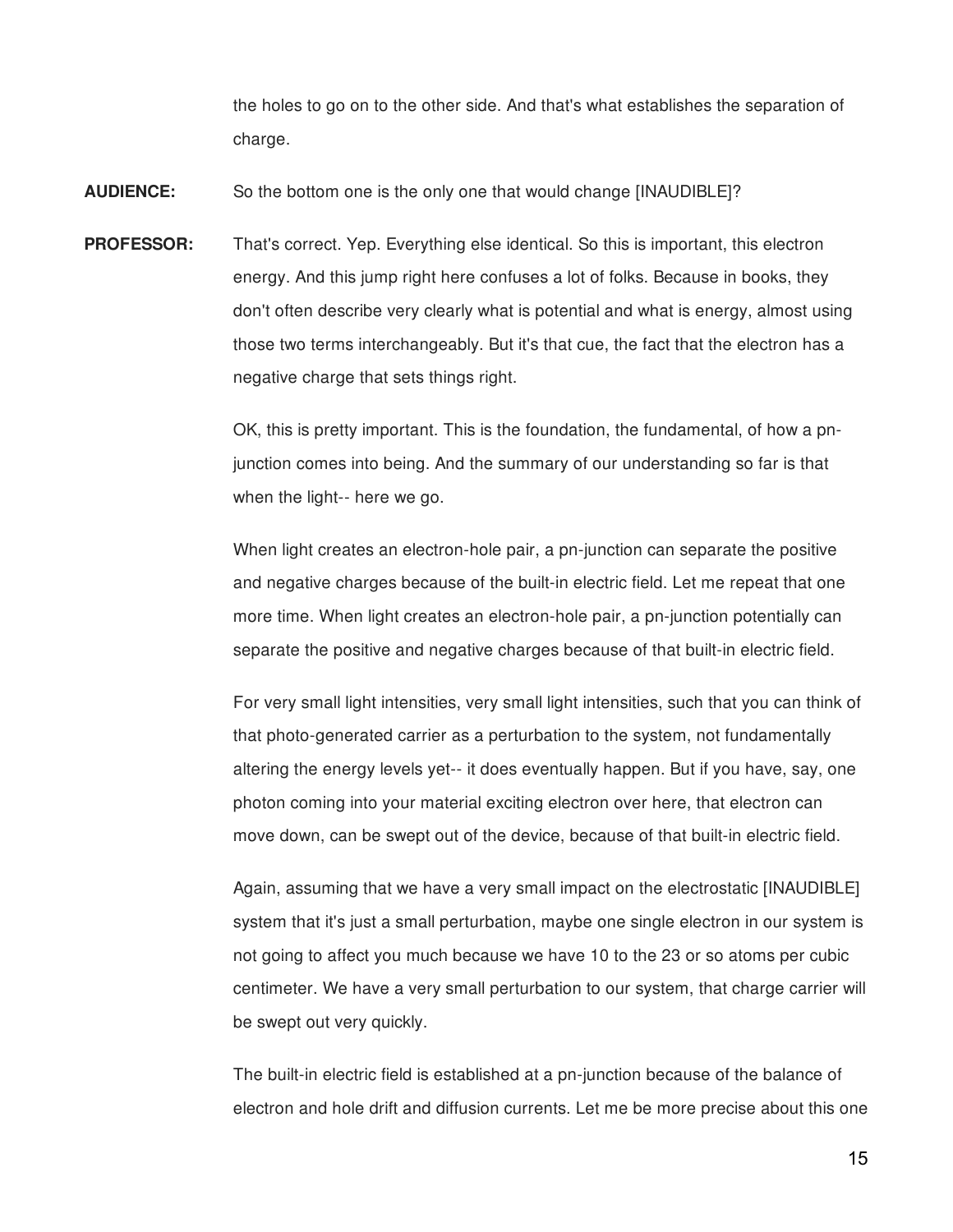point right here. Because the built-in electric field is established at a pn-junction because of the balance of electron drift and diffusion. We talked about that. But hole drift and diffusion as well.

So if you go back over to here, notice how the electron drift and diffusion are opposed and equal and opposite to the hole diffusion and drift. So let's think about it from this perspective right back here.

This is clear, our electron diffusion is going in that direction because we have a high concentration of electrons that tend to move toward the low-concentration regime. So our electron diffusion current is pointing toward the left. Our hole diffusion current is pointing to the right. And the hole drift current, because of this built-in field, is pointing opposite the hole diffusion. So the hole drift current will be pointing to the left. Whereas, the electron drift current would be pointing to the right. So we have, in total, four currents here.

The way to think about it would be, for example, let's take the electrons first. Electron drift or electron diffusion and drift counteract. And then you can take the holes. Hole diffusion and drift counteract. They're all balanced. And this is resulting in zero net current flow when you have no illumination and no external field applied to that device. That's pretty nifty.

So the built-in electric field is established at the pn-junction because of the balance of drift and diffusion current for both electrons and holes. So we have a small inclass exercise.

I'd like you to take out these. And I'd like you to work in pairs. So that if anybody reaches a small stumbling block, you can help each other work through the problems.

So first off, let's focus on this upper left-hand portion right here as shown right there. This is a replica of the sheet that you should have in front of you. So what we're doing is we're dividing-- we're considering the pn-junction under no bias. That means that we're not applying a battery to our pn-junction. So we have a pn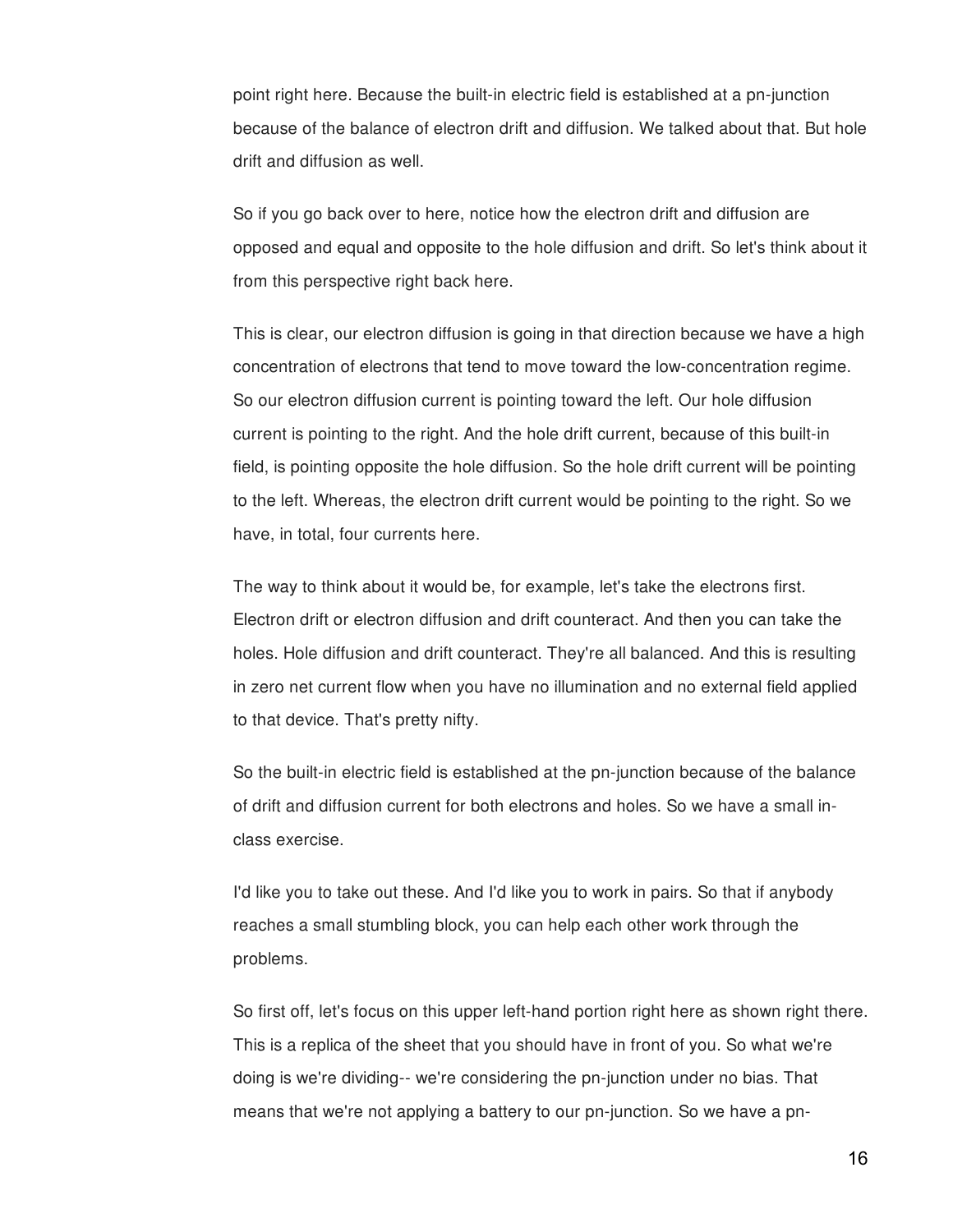junction and we don't attach a battery in series. We just have the pn-junction under zero bias conditions.

So the way we'd represent that in that equivalent or model circuit diagram right here is notice how we have these little lines extending from the p- and the n-regions and going above. Those represent the external circuit outside of the actual device. The device would be this one right here where we have p and our n.

We have our positive and negative charges here representing the charges that have built up in that space charge region that are creating the built-in electric field. And under no bias conditions-- I'll give you the answer. It's pretty straightforward. We would just draw a straight line across right there bridging that external circuit because there is no external bias. There is no battery applied.

And so from an energy band diagram, e versus x, for e being the electron energy in this case. And our p-type material being on this side and our n-type material being on that side, let's draw the energy band diagram, just like we've done or we've alluded to so far. Sketch out the energy band diagram for this pn-junction.

And I'll give you a hint. It's going to look something very similar to that right there, except that you'll have to take into account both the conduction and valence bands, because they're both affected in a similar manner to that. So why don't you go ahead and give it your best?

Draw the energy band diagram in terms of the electron energy and position. Notice your p-type on one side, n-type on the other. You can assume that the point of division is like right here in the middle.

And for those who are a little quick, you can go on and draw the relative magnitudes of electron drift and diffusion currents. So why don't we give that a quick, little shot? Maybe 30 seconds to think about it and another 30 seconds to draw and chat over it with your colleagues.

So we want to draw the band diagram, just to make sure everybody's in the same page. So we're going to be starting out with our valence band and our conduction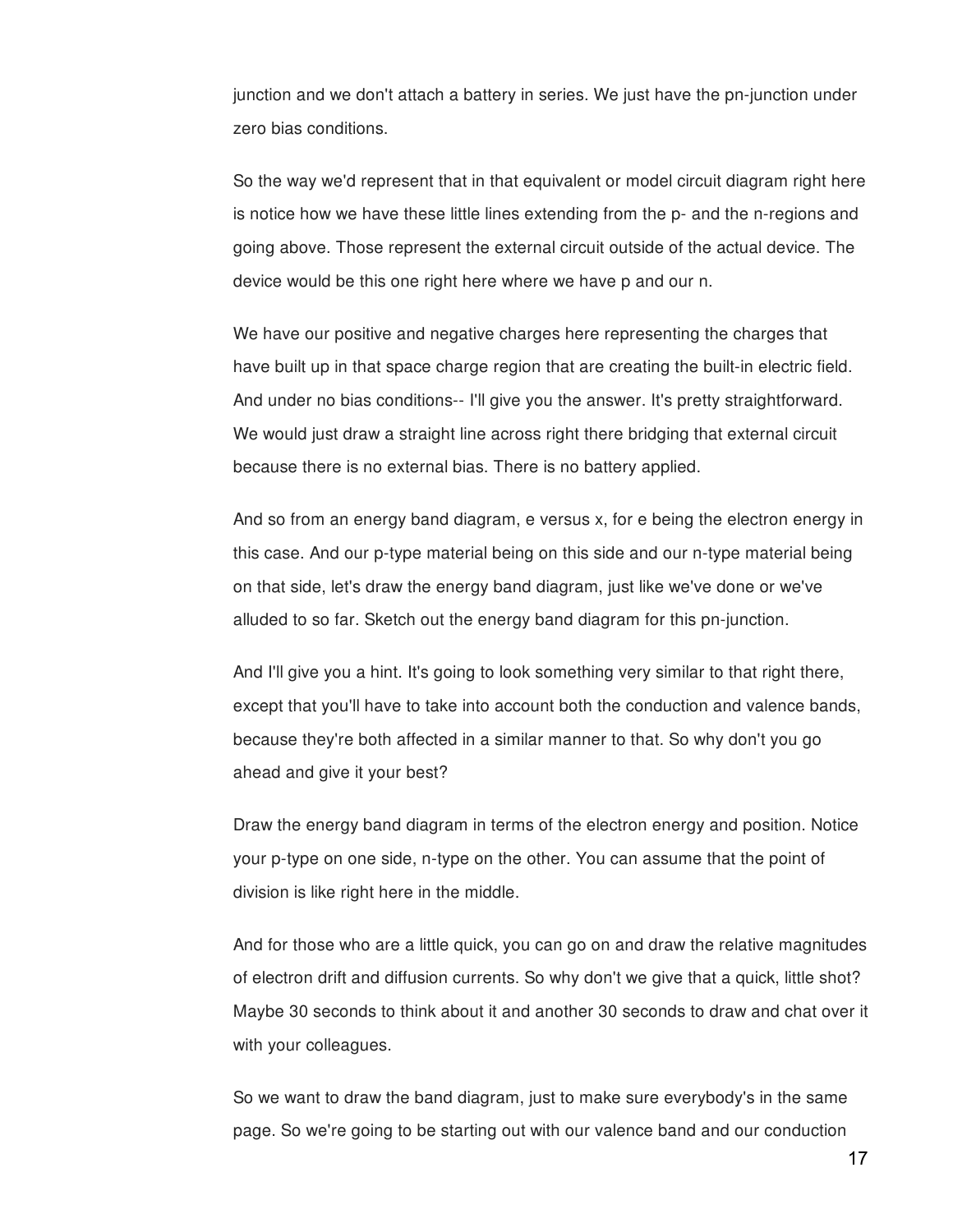band over here. And as we move toward our space charge region, as we move toward our depletion region, our transition region here in the middle, we're going to see some effect. We're going to see some bending of the bands, if you will.

So your question is to figure out, do the bands do something like this? Or do they do something like that? Do the bands go up or do they bend down? And that should be a relatively easy copy and paste from two slides prior.

The correct answer is, indeed, we have the band bending down like this. So we would have the bands higher on one side, lower on the other. The electron energy is higher on the p-type side than the n-type side. So if we add one electron to our system, for example a photo-generated carrier from one photon coming into our device, that electron will have the natural tendency to go onto this side. It will be swept down.

Note that the net current flow inside of the device, in the absence of an external excitation, like light or a battery pack over here, an external bias voltage source, the net current flow is zero. Because electron diffusion is pointed in that direction and electron drift pointed in that direction.

All right, good. So now that we've done one example, I wanted to-- oh, one last thing. So hole diffusion. So this is electron diffusion pointing to the left and electron drift pointing to the right. Hole diffusion is pointing to the right and hole drift pointing to the left as one might expect. Let's try these two right now, forward bias and reverse bias.

And your trick is to figure out, if you have a battery for instance, if the battery looks like this. This would be positive terminal and negative terminal. If you have a battery, which way would you align the battery to induce a forward bias or reverse bias? It's perhaps a little bit beyond my expectation of what you would get. Let me add that for you. Let me just give that to you right here.

The forward bias would look like that. The reverse bias would look like that. OK. And now the big question is, what do the band diagrams look like? How would these

18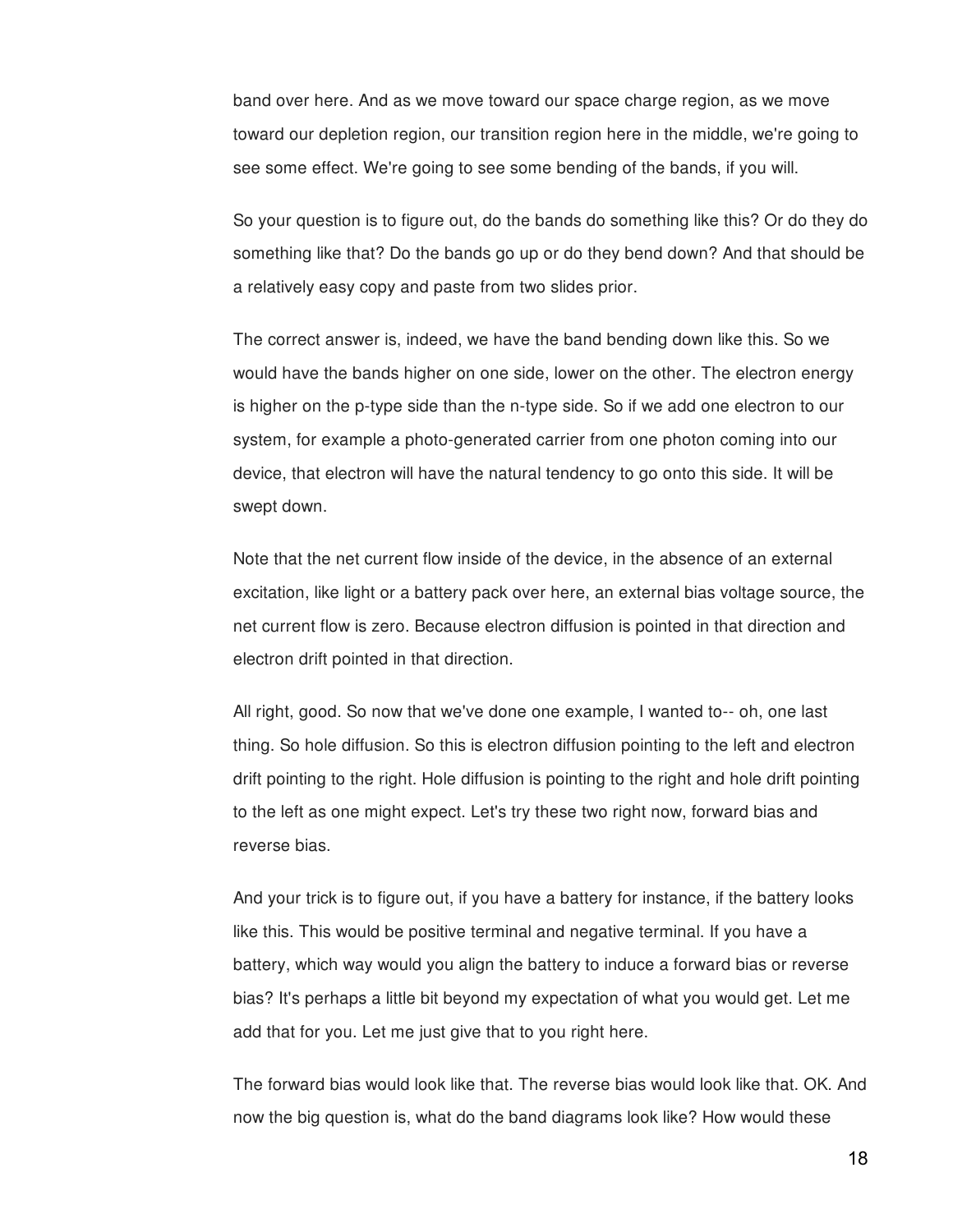## look?

If we forward bias, if we forward bias our device and we inject electrons into this side right here, what would happen to our bands? What would you expect would happen?

We'll prove this out in the next few slides, but I want to see how people's intuition is doing this morning. So as you bias a device, you're shifting one level relative to the other. And so the basic question that you have to answer is, should it shift up or should it shift down under Forward and reverse bias conditions?

Spend a minute. Talk to your neighbor. Discuss it.

All right, folks. Why don't we tie it in?

We should be able to get band diagrams that look something like that. I saw several of you have already begun reaching this consensus here. Rationale?

An easy way to think about this is, if our battery is aligned with our pn-junction in that way, and we're injecting electrons into one side, we then have a large electron diffusion current. We have the bands shifting in this direction. Now the barrier, the energy barrier for the electrons to overcome, to go from the region of high concentration to the region of low concentration, is smaller. And you'll get a larger diffusion current as a result. More electrons will be moving over that n-type silicon into the p-type silicon. And the drift current will be smaller.

Notice here, the balance of the two, if you add them together, you have a net electron flow in that direction, which means you have a net current flow as defined by the flow of positive charges in the other direction. A lot of definitions to keep straight.

Whereas, under reverse bias here, you're shifting the bands like so. Because you have the large electric field, the drift current will be increased, but only slightly. Because there's a limited number of carriers here that you can pull from the p-type material. And the diffusion current is going to be drastically reduced because now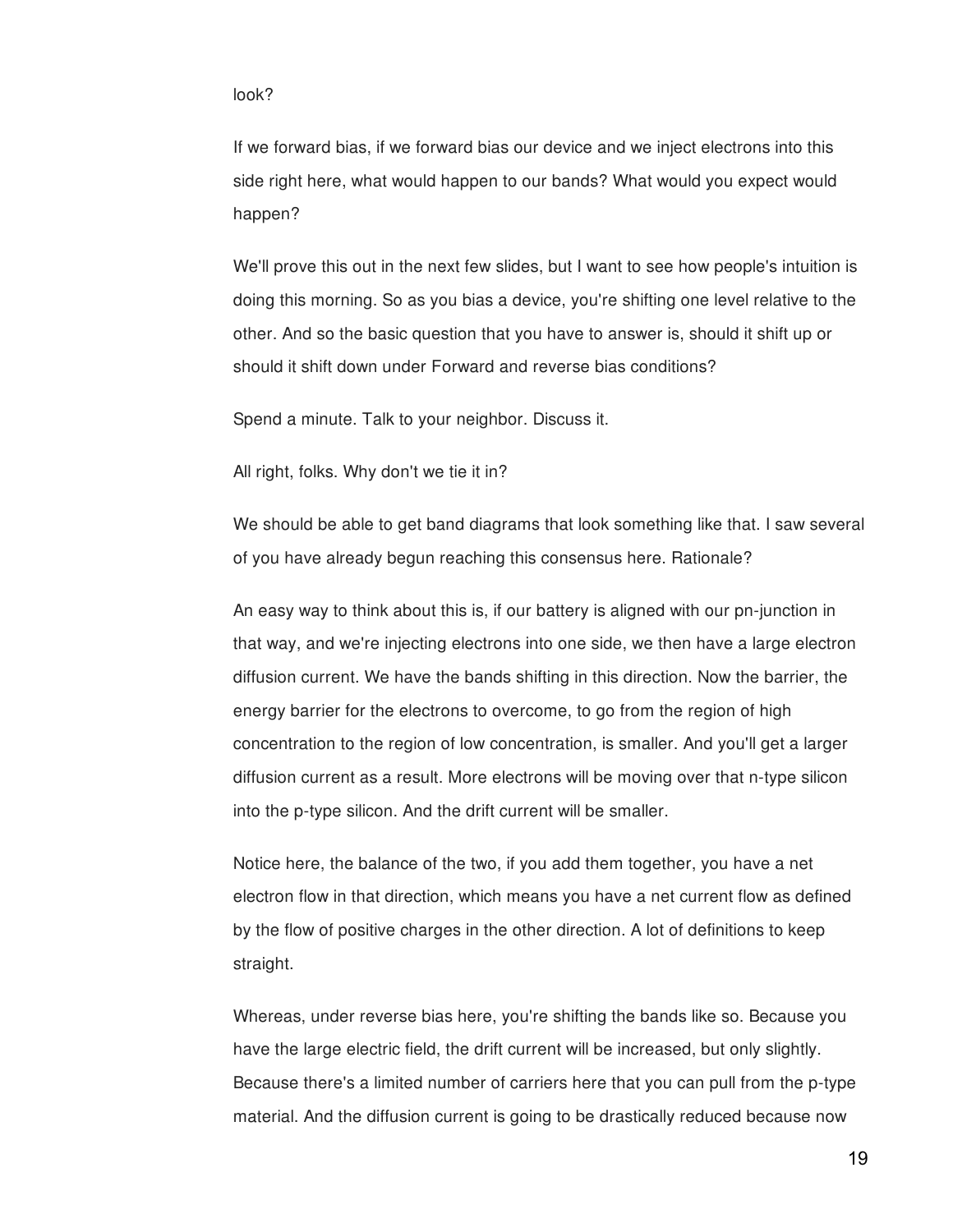the energy barrier is so large that the electrons have a very hard time getting from the n-type material into the p-type material. And then that net current flow is in the opposite direction. Does this make intuitive sense to folks? Ashley.

- **AUDIENCE:** So when you touch the battery [INAUDIBLE], is the minus side injecting electrons [INAUDIBLE]?
- **PROFESSOR:** OK. So in between these two, the easiest way to go from battery to electron energy band diagram is to follow the same sequence that we did over here. And if you're thinking battery, and you're thinking positive and negative, you're shifting the potential of one side relative to the other. Then, take that potential shift and flip it for the electron.
- **AUDIENCE:** I follow why the diagrams are the way they are. But is it conceptually accurate to think of the negative side as putting more electrons into the n-side?
- PROFESSOR: One could.
- **AUDIENCE:** Like injecting carriers?
- **PROFESSOR:** The way I prefer to think about it is that you're changing the energy levels, the potential one relative to the other. And as a consequence, you have more electrons flowing from that n-side to the p-side. And that's what's pulling the current through the circuit. It's almost a tail wagging dog, dog wagging tail. But I would take a slight preference toward understanding it from the perspective of if you change the potential one relative to the other, and allow for a greater diffusion current, that motion of electrons, the electron moving from here to here, will pull current through the entire circuit. And that's what you'll be measuring with your external- essentially, all of the electrons in the circuit are moving through.
- **AUDIENCE:** [INAUDIBLE] so we've opposed the field that was set up [INAUDIBLE].
- **PROFESSOR:** Exactly. We are opposing the field that was set up by the balance of the drift and diffusion currents initially. Yeah.
- **AUDIENCE:** Under the first bias, how come the many electrons in the anti-material aren't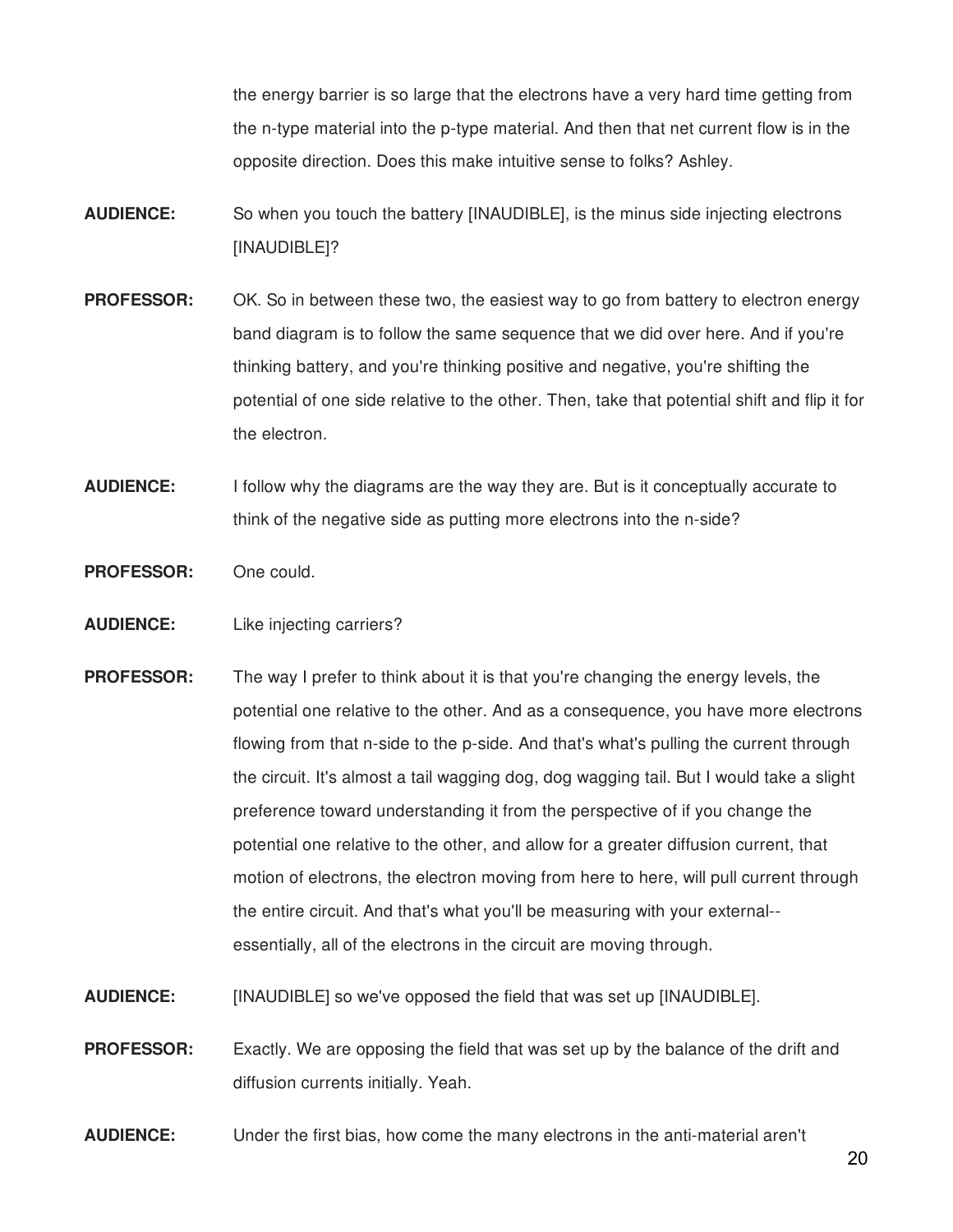[INAUDIBLE] through the entire circuit and injected into the [INAUDIBLE].

**PROFESSOR:** Certainly. So the reverse bias is such that the battery is aligned to prevent that. perhaps one simple way of thinking about it. Yeah, I think that would be the way I would describe it most accurately.

> You could-- and you are dragging some of the electrons out through the external circuit. But what is driving the current is mostly the drift current. It's pulling carriers from-- essentially, through your external circle. Because carriers are moving from the p-type to the n-type and creating that charge imbalance resulting in the drift current. Why don't we continue moving on just a little bit because we have some nice demos we'd like to get to. I do know this is really, really important. And I would welcome you, actually urge you, encourage you to come to some of the office hours and our recitation as well.

> I'd like to continue moving forward for the benefit of several of those who may have seen similar material in the past. But let me, before we move too far ahead, on our I-V characteristics, we still don't know how to map an I-V characteristic of that device. We don't know how the current voltage, I current V voltage, we don't know how the current voltage response is going to look like for that particular device. But we do know that under no bias conditions we're at bias voltage equals 0. So V is at 0.

> And we know that we have no net current flow. And so our current is going to be at 0 as well. And so we know that we're going to have one point on our I-V curve that's going to be situated at 0, 0.

> Likewise, in this case over here, we have electron diffusion driving the circuit. And in the other, we have electron drift, which is in the opposite direction. And so you'd expect that the current flow in I under forward bias conditions-- forward bias is positive-- would be somewhere up here. And likewise, under reverse bias, that our current would be opposite the sign. So whereas we had positive current over here, we would expect negative current over there.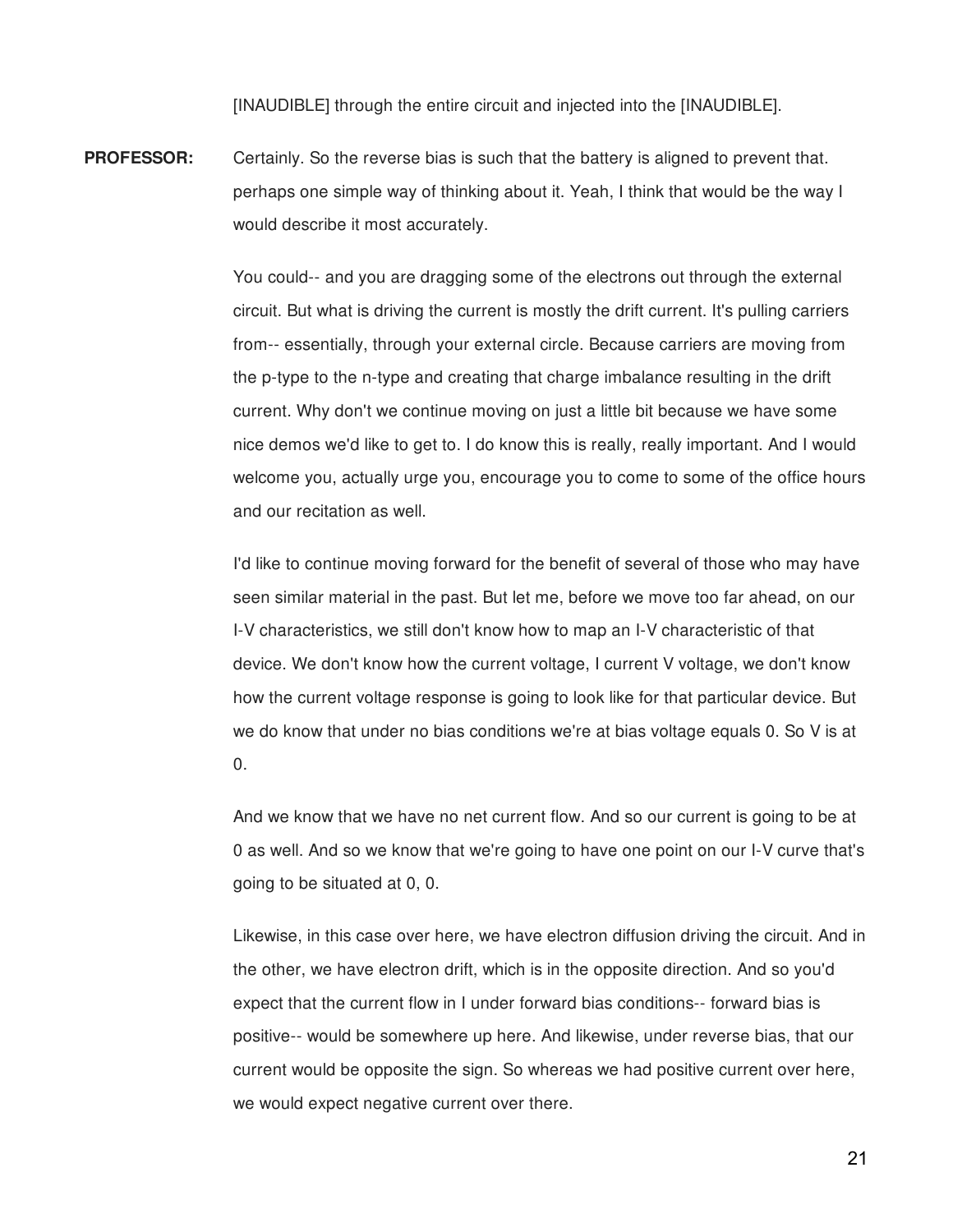So our I-V characteristic is going to look something like a combination of one point right here and some function up in this quadrant and some function down in this quadrant, just by glancing at the net current flows and the type of bias that we've applied to our diode. We'll come back to this at the end of class and confirm it using those small apparatus over there.

So current flow in a pn-junction. We're going to describe the nature of the drift, diffusion, and illumination currents in a diode. Show the direction and magnitude in the dark. Eventually, we'll do this under illumination as well, but let's just focus in the dark.

In fact, we've already done this. I've already-- I've already tricked you into doing learning objective number 3 on your own, before even describing the math. But I will show you the mathematics as well so that you have the complete picture. We have the diffusion current. This is the essence of diffusion current. We talked about Fick's law as well for holes and for electrons.

We have our drift current. We spoke about the nature of the drift current as well for holes and electrons. And we know that by combining the two, we can describe the net current flow across a pn-junction. So by combining the two, by combining drift and diffusion-- drift and diffusion for electrons and holes-- we can describe the current flow across that pn-junction.

So when the electric field is large, the drift current term is going to dominate. If you have a large field, that's going to be the dominant current source if you will. And when the electric field is small, diffusion is going to dominate. So if we have a device like this right here. And if I told you that the built-in electric field was located pushed up toward the top 1/100 of the device. So it was located very close to the surface. You might surmise that the drift current is going to be having a large influence.

If you're a single electron, you'll feel the influence of the electric field near the front surface of the device. And deep within the bulk, the diffusion current is going to be driving the carriers toward that junction.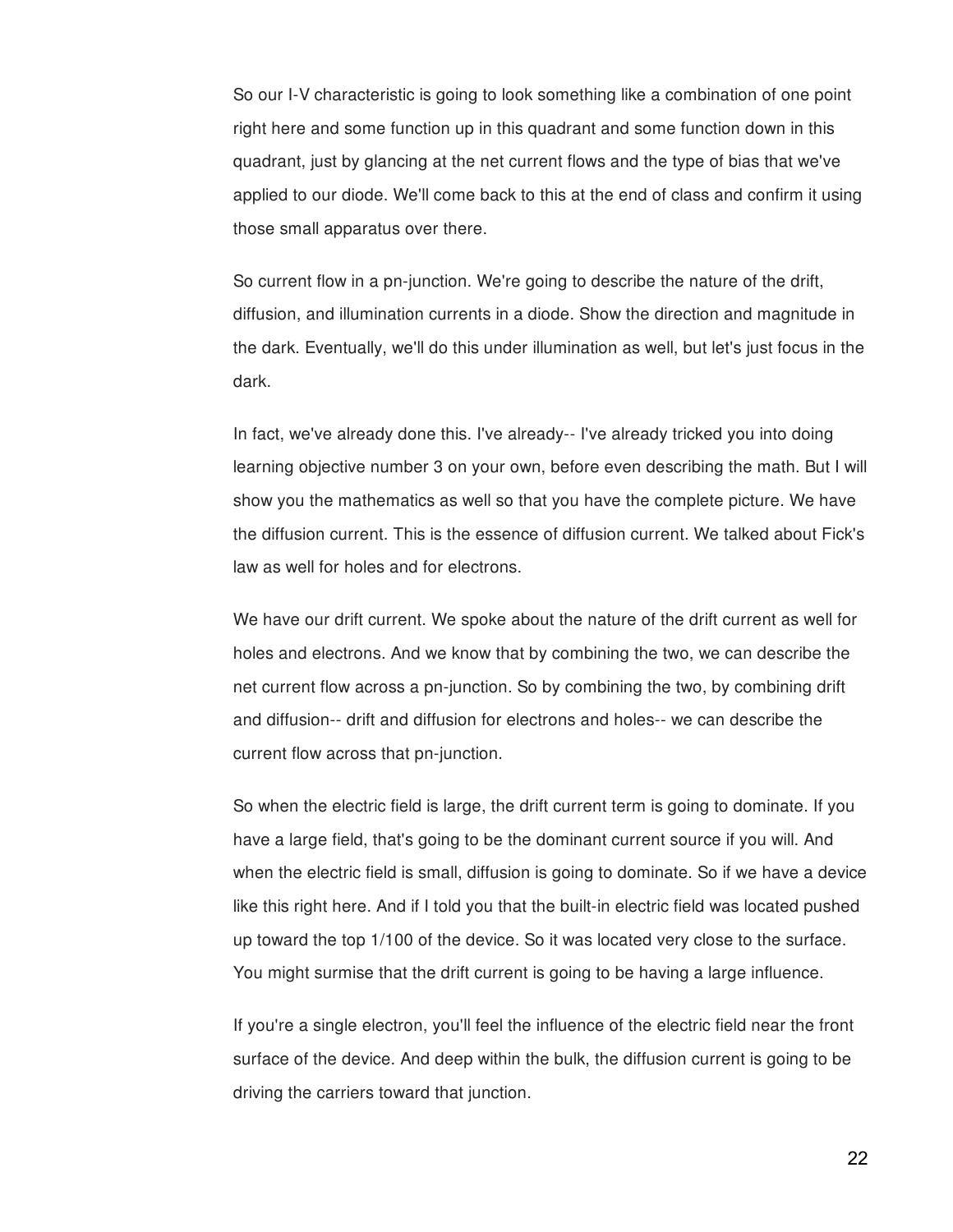There's a relationship between the mobility and the diffusivity of carriers. It's known as the Einstein relation. And that's given to you over there on the right-hand side for a band conductor. Note that if you have-- this is an advanced concept. But if you have a dispersive hopping mechanism, for instance, you may need to become a little bit more sophisticated in how you relate the diffusivity of a carrier to your mobility. But let's assume that is valid for nice, well-behaved semiconductors. It's just a warning for those who work on organic materials. I'd be happy to talk to you more about that in a bit.

So again, we have Gauss' law. The question is, what is that electric field? What is arc psi? What is our built-in electric field?

Well, we know that the charge density is going to be comprised of the free hole density, the free electron density, the fixed density of our donor atoms. You could think of these as the phosphorus, the ionized phosphorus atoms, and our fixed density of ionized acceptor atoms. We can also think of this as our boron atoms and silicon. And so that is our fixed-- actually, not our fixed.

These are fixed charges. These are mobile charges. But under equilibrium, they've distributed themselves in a certain way. That is our charge density, our rho. And that will figure into Gauss' law and allow us to calculate arc psi.

And so in summa, we have here arc psi as a function of dx. We have an expression that relates the electric field to the density of dopant atoms inside of our material.

Note that we made one critical assumption going from here to here, where we went from the ionized donor and acceptor concentration to the total dopant concentration. We're assuming that everything is ionized. Again, because the ionization energy, because the binding energy of those free carriers to their dopant atoms is so small that under kt, under thermal energy at room temperature it's enough to dissociate the charge.

OK, so we've gotten to here. We can describe quantitatively using this approximation, using the box function approximation. We can describe the electric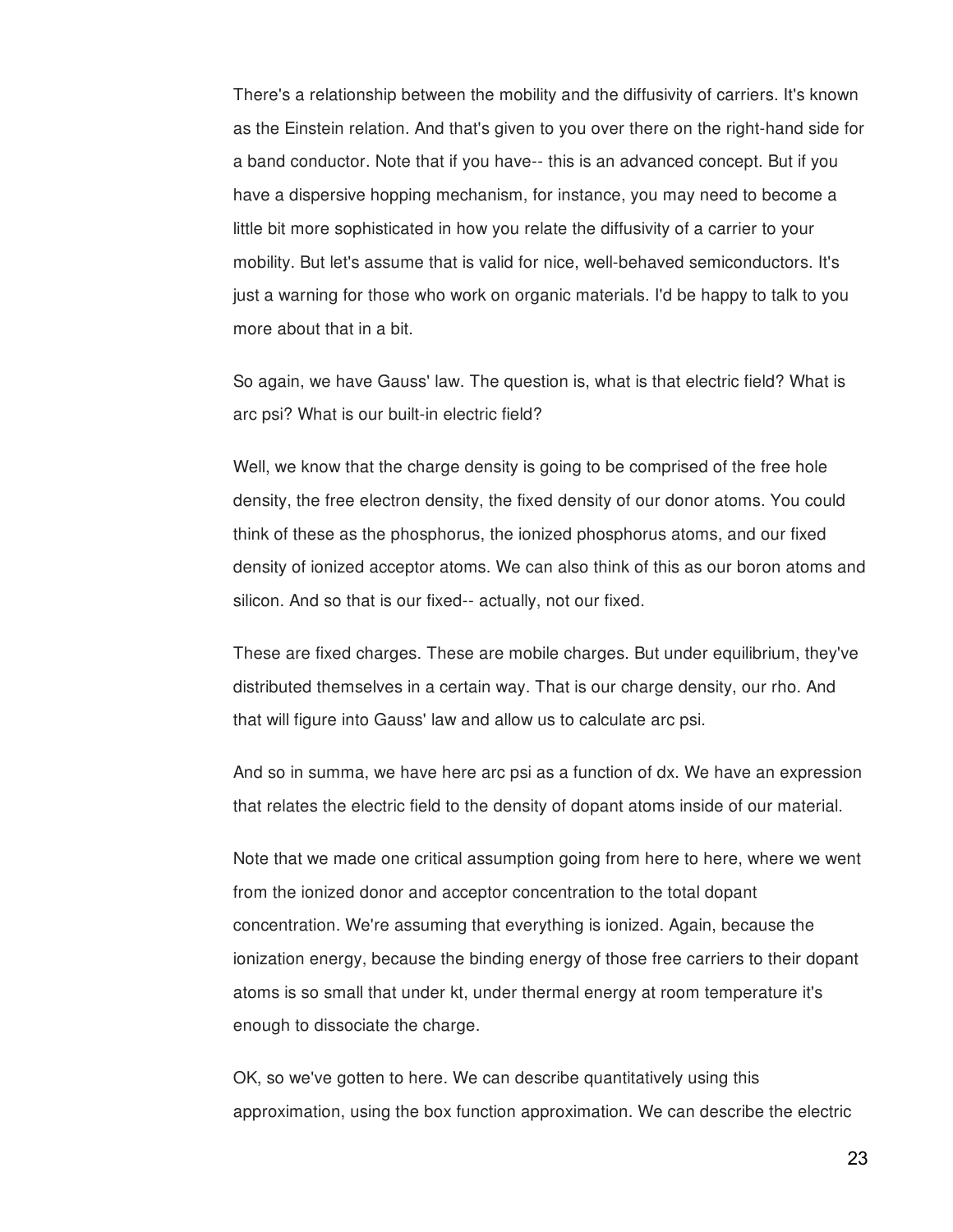field quantitatively. And now we have to get to the potential and find the electron energy as well.

So we do a little bit of accounting. If we want to account for all of the electrons flowing through our system, we would have to consider as well, in any voxel of our material, in any unit volume of our material, we have electrons going in, electrons coming out. And within it, we could have electrons being generated, say by light, or electrons recombining. Meaning they're losing their energy and falling back into a ground state where they're bound. And that's this U-term right here. And so the continuity equations are essentially a set of accounting equations that just describe the difference, the net change, going in and out.

If something changes on either surface, it's because your either added carriers or took them away. And the way you add is by shining light on your sample and generating more carriers. G, for instance. That's one way of generating carriers by adding light. Or recombination.

And one way of recombining is, for example, through a defect in our material, where the electron is moving along. It finds a defect and it falls back into a ground state.

So the continuity equations are nothing more, nothing less than housekeeping, bookkeeping. But it's very important as you'll see in the next slide right here where we combine five equations that describe current transport in a pn-junction. We have drift and diffusion up here. Those are the equations we just saw. We have the equation describing the electric field. And we have our accounting equations down here.

And if we look at these equations in unison, we'll notice that, oh, well, we have our hole current appearing twice here. We have our electric field appearing in two cases. Sorry. Back. Back. There.

We have our electric field appearing in those three equations right here. And we have a system of non-linear equations as a result. It is not possible to solve these analytically in their entirety. We'll have to make a series of assumptions to really get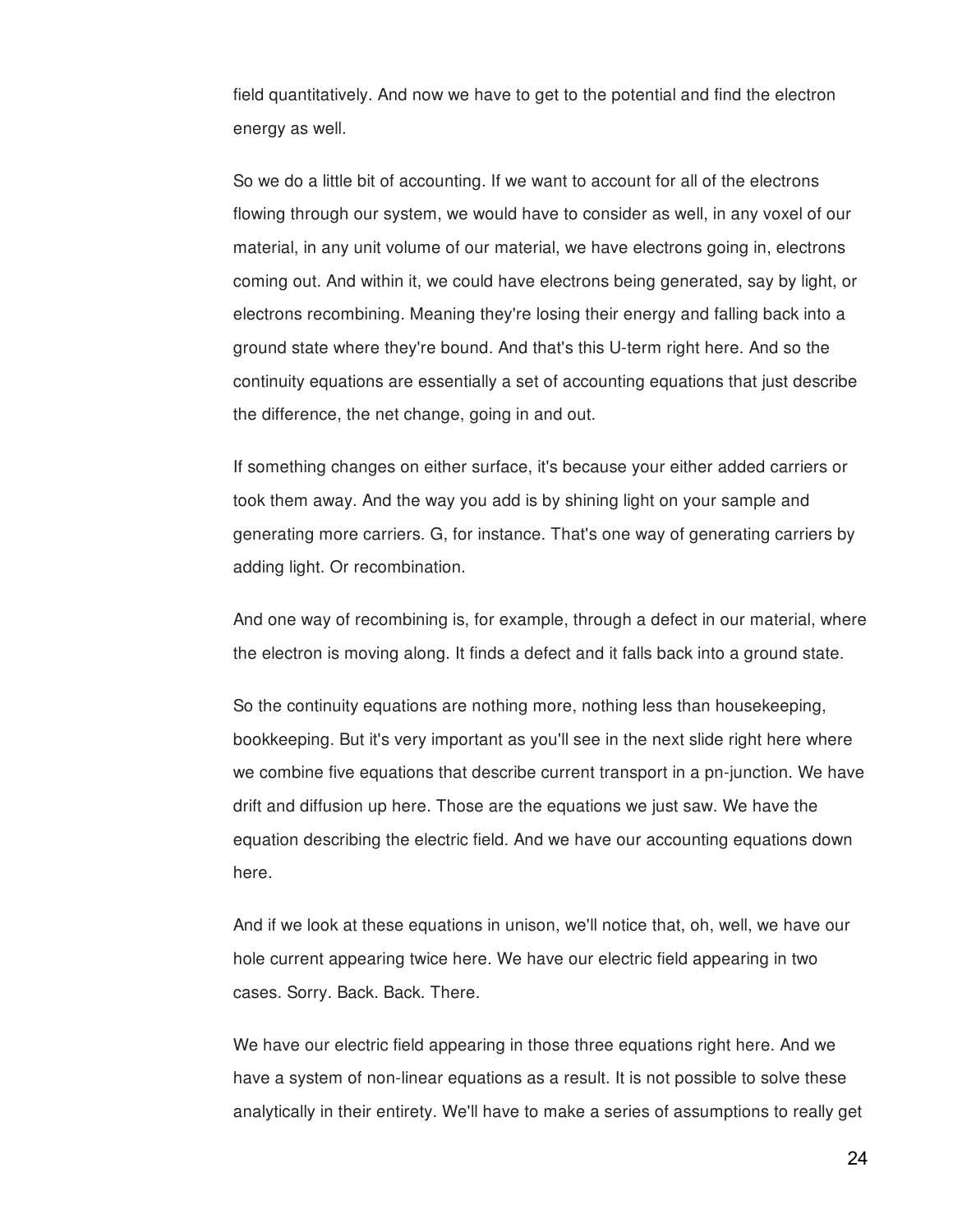to the full solution. But it's possible to solve them numerically using computer simulations.

This is important because we want to be able to define the current coming out of our solar cell device. Without solving these equations, we really don't understand what the current is out of a pn-junction, out of a solar cell under different bias conditions. That's why these equations right here are important.

What I want to do is not to just dwell on the current. I want to emphasize that to calculate the voltage across the semiconductor-- sorry, a semiconductor device, a pn-junction-based solar cell. To calculate the voltage across a solar cell, we have to understand a little bit more.

So far, we've been assuming that each electron is a unique individual. That an electron over here is a small perturbation to a larger system in that it will flow down based on that electric field.

For a voltage, we're really talking about an ensemble of electrons. All of the electrons in the system. And so we have to define some chemical potential for our system. We have to define some-- one could think of it as an average energy for our system. So let me define chemical potential for you in a semiconductor.

If we describe the semiconductor-- here's our valence band and our conduction band. This is our band gap right here in between the two bands as described by e sub g, our conduction band, valence band. And these little red dots here are representing our covalently bonded electrons in the ground state at 0 Kelvin.

If we heat this material up just a little bit, there will be some fraction of carriers moving across into the conduction band just through simple probability. And we'll get to the precise equation that describes the probability distribution function in a few lectures. But for now, let's just assume that a certain number through thermal processes are able to be excited across the band gap. So these are thermallyexcited electrons.

And we call these-- this is the intrinsic carrier concentration. So these carriers up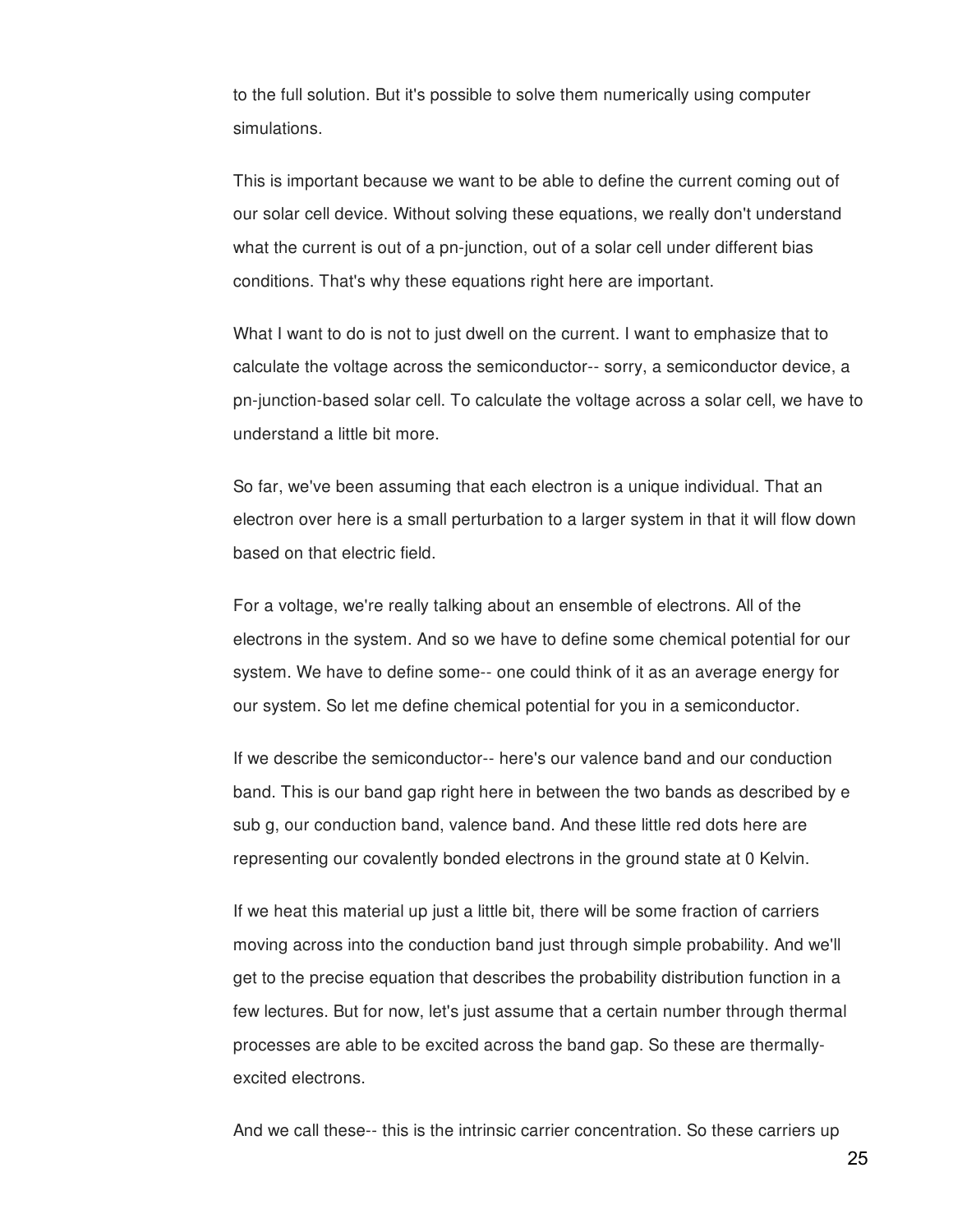here are free to move around the crystal. They can conduct electricity. They can conduct charge. We could measure a current flowing through if we applied a bias voltage across material like this.

Those are our charge carriers. These holes as well. And so this is the intrinsic carrier concentration.

To give you an order of magnitude of the intrinsic carrier concentration in silicon, it's around 10 to the 10 carriers per cubic centimeter. That's 1 over 10 to the 12 per atom. So each atom of silicon is generating roughly 1 over 10 to the 12 free carriers due to this process. Very small concentration of free carriers in the material. Around 5/10 into the 22 atoms per cubic centimeter and only 10 to the 10 free carriers per cubic centimeter due to this thermal process at room temperature. So it's a very small effect in silicon.

As you shrink your band gap, the energy necessary to excite across a band gap becomes less since you have more thermal carriers. So the chemical potential is describing the average energy necessary to remove an infinitesimally small quantity of electrons to the system.

And again, infinitesimally small quantity meaning it's a mere perturbation. You're not changing the volume. You're not changing the electrostatics of the system. You're just adding one electron to the system, or taking it away, and determining how much energy was required. And so we describe that chemical potential, we call it by a different name. We call it Fermi level, but it is the exact same thing. It's the energy necessary to remove that electron from the material.

So you can envision that it's going to be the Fermi level on either side of the pnjunction that will determine the voltage output of our solar cell device. And that's why we want to be able to calculate this.

So let's look, first off what happens to our Fermi level when we dope our material, when we intentionally add, in this case, boron atoms to make it p-type or phosphorus atoms to make the material n-type. What happens?

26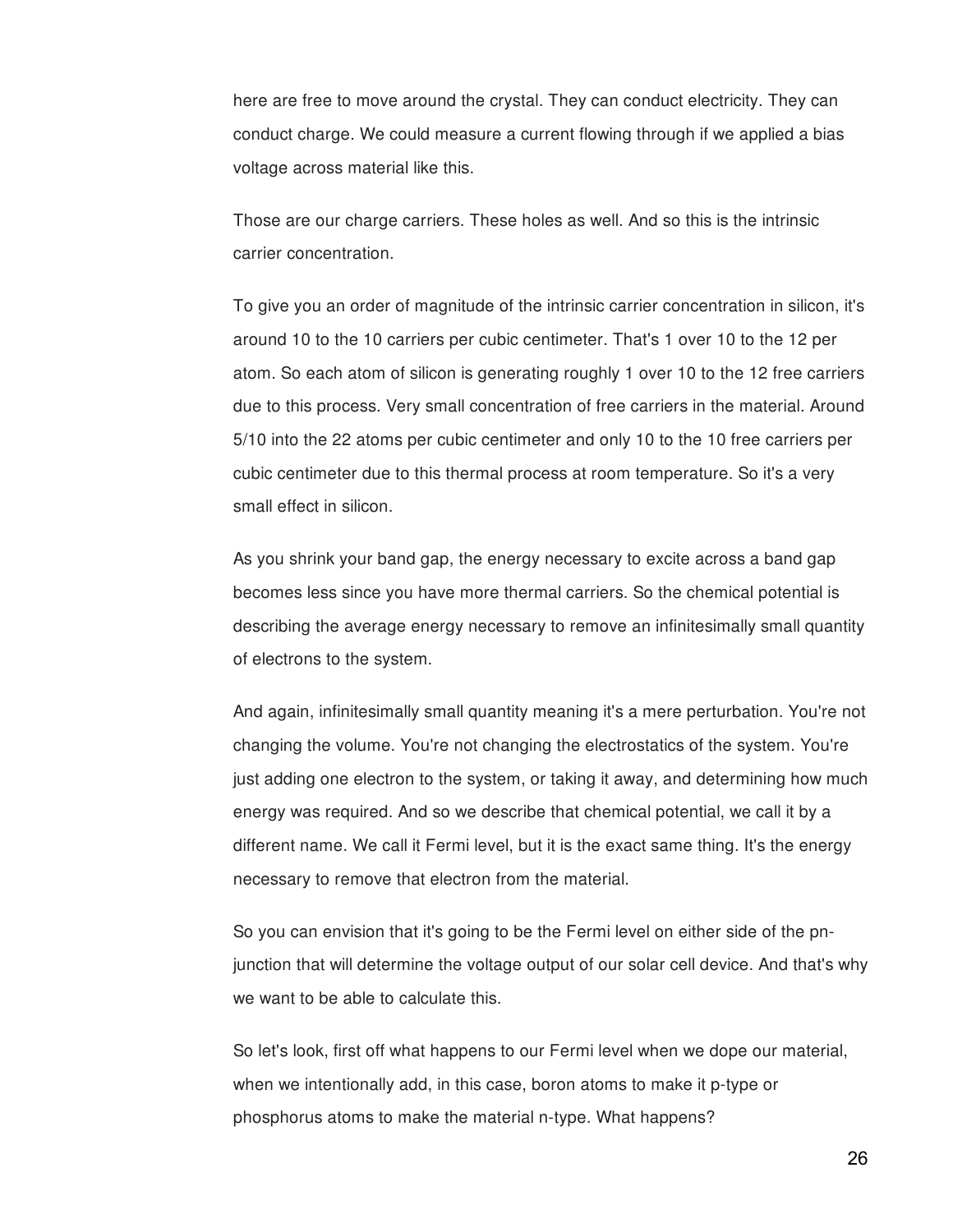Well, we end up shifting our Fermi level toward the valence band or shifting the Fermi level toward the conduction band by the addition of holes or electrons. An easy way to think about it without getting into complicated semiconductor math is the following.

If I'm adding more electrons to my system, by doping at n-type, essentially I'm shifting the energy level up. It's an easy way to think about it. If I'm removing the electrons from the system by adding holes down here, then I'm shifting the Fermi level down. Easy way to think about it. We'll get to the math. Actually, if you're really curious, I think I included one slide of the derivation of the precise chemical potential so you can walk through that as well.

So voltage across a pn-junction. Under zero bias conditions, this is in the dark and without a battery pack attached to it. So this is an unperturbed pn-junction just in the dark without any external bias. We have the Fermi level constant throughout. Both the p-type and the n-type flat. Notice the bands are bending, so the distance of the Fermi level from the valence band here is smaller than the distance from the Fermi level to the valence band in the n-type material. That's because in the n-type material we have more electrons, and we're pushing the Fermi level higher.

The vacuum level follows these bands. It just happens to be way up there. And so the amount of energy necessary to remove the electron from the system, to move it to the vacuum level, changes from the p-type to the n-type. But for the purposes of our diagram right here, we're drawing the Fermi level constant throughout.

Now, we have that transition region, the depletion region, the space charge region- all anonymous, same thing. We have that transition region here in the middle.

So if we begin quantifying the different parameters here, we have a Fermi level distance from the valence band. So that's this distance right here. We have the distance between the Fermi level and the conduction band in the n-type material. And then we have our built-in potential. And when we multiply our built-in potential by q, we get an energy. Essentially, an energy gain across that pn-junction. So that quantity here is equal to the band gap minus these two parameters. Minus this,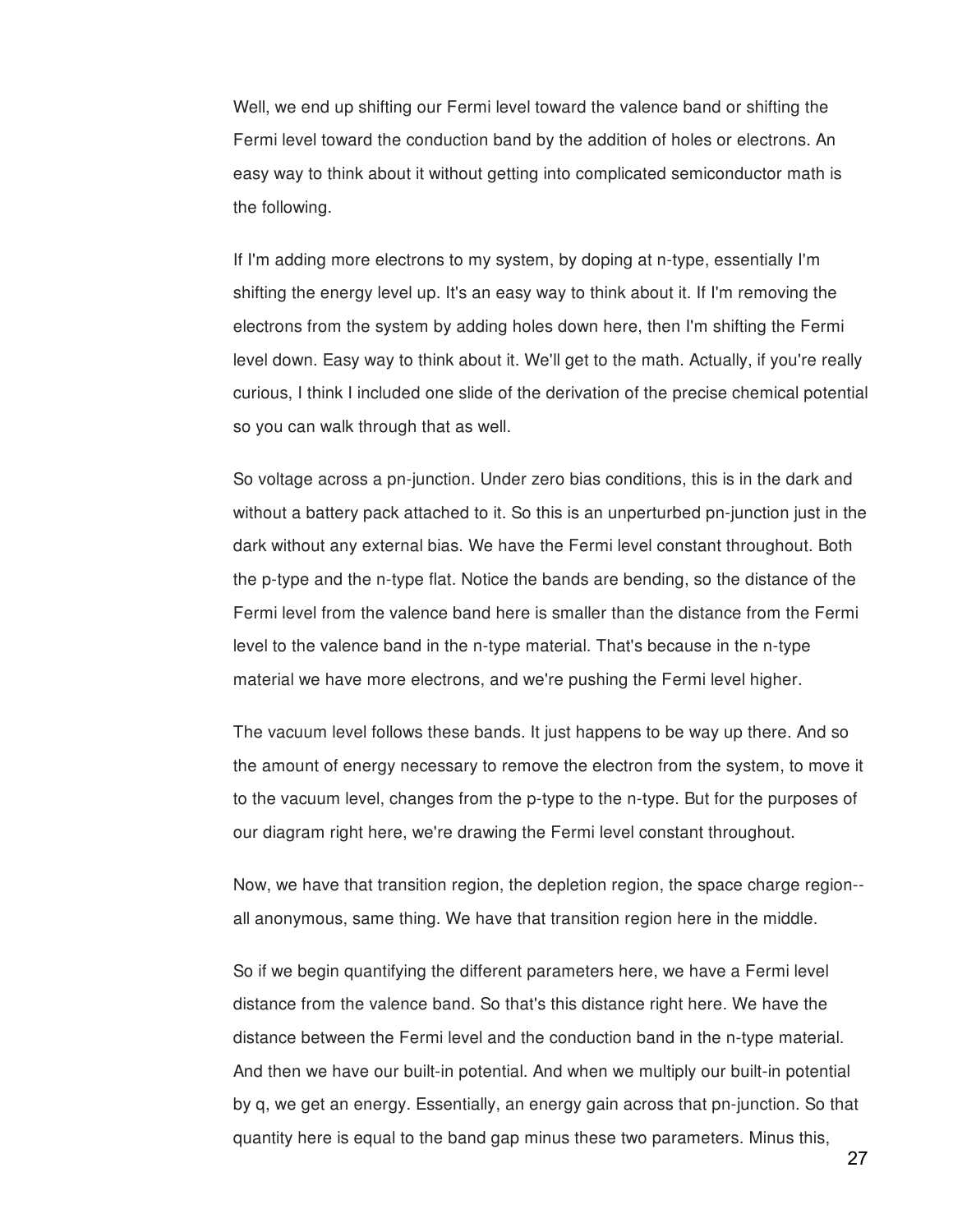minus that. And so you can see that the built-in potential across the junction is benefited by higher doping. The higher we dope our material, the more we shift our Fermi level toward either band. And the greater the separation we get, the smaller this quantity is, the smaller that quantity is, and the more our built-in potential approximates the actual band gap of the material.

This built-in potential will relate to-- it wont' be identical to, but it will be associated with our maximum voltage that we can get out of the device. And so we'll want to engineer our material in such a way so as to maximize that quantity. That's important.

The relation between our built-in potential and the dope intensity is shown here. For now, you'll have to take my word for it. I'm sparing you a lot of semiconductor physics. It's written on the next slide right here if you care to look in some detail. It's also described in, I believe, Chapter 2 in Martin Green's textbook. But for now, let's assume that the built-in junction potential is a function of the dopant concentrations just by our intuition.

If we're adding more electrons to one side, we're going to be shifting the Fermi energy up. OK, so the voltage across a pn-junction. Now, let's bias our device.

We have under zero bias conditions this expression. Sorry, there we go. Under zero bias conditions, we have that expression there. And under biased conditions, now we have an applied biased voltage, our V sub a. We're applying a bias voltage. We've effectively shifted-- notice here, we've shifted our bands when relative to the other. So we've shifted this side up by a certain V sub a.

And now if you'll notice the quantities here, we have a separation of the Fermi energy on one side to the other. There is a bias now across this device. There is a driving force for electrons to go and complete an external circuit, to travel through the external circuit. Because the electrons that are over here have a higher energy net than the electrons over there-- the ensemble, on average.

The transition region, likewise, will get smaller. Sorry for that animation. But if we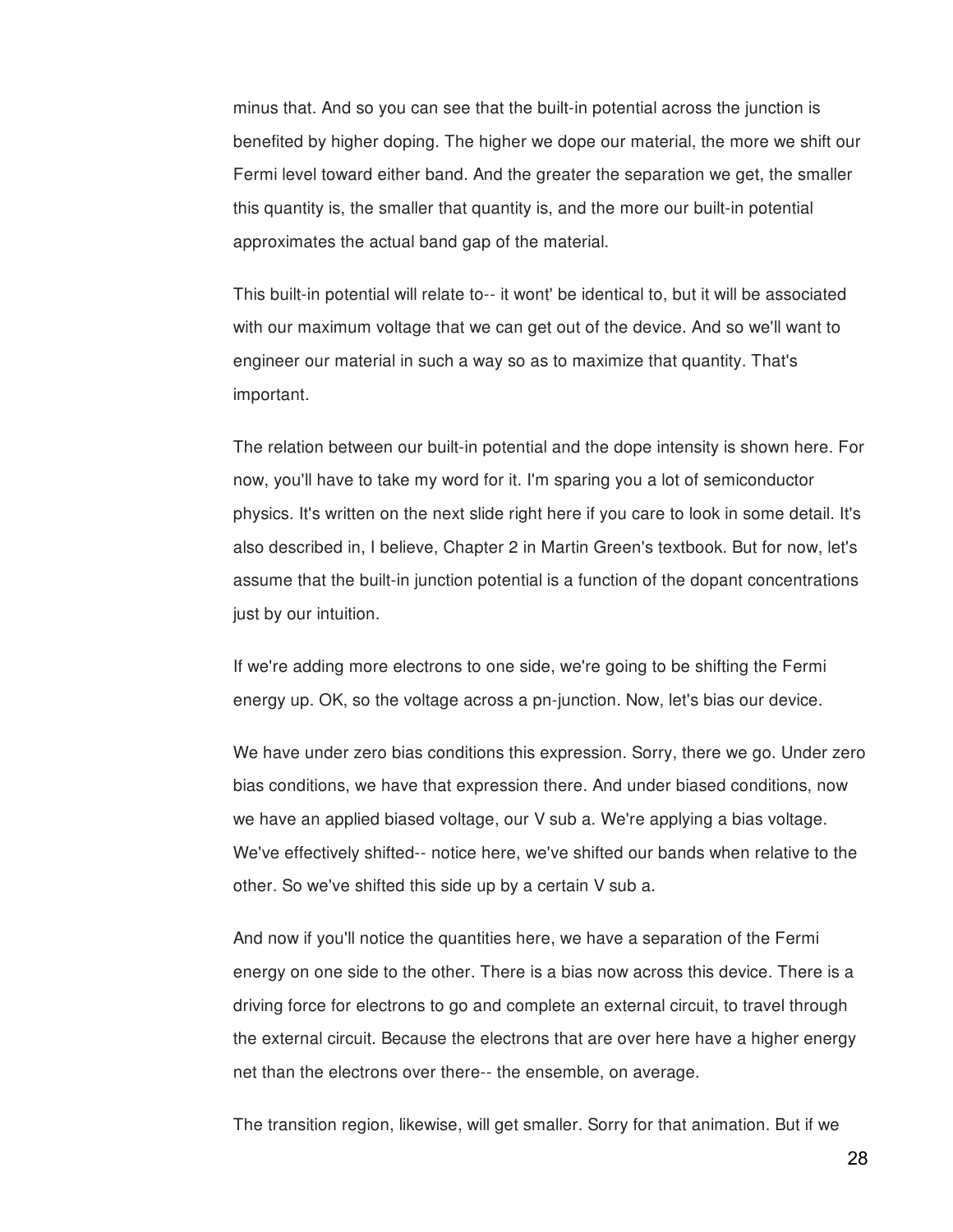keep track here, the transition region becomes smaller under forward bias. Because we're depleting-- we're removing the amount of charge that was over here. We're squeezing it back. We're reducing that barrier height.

And so over here, if we go back to this diagram, you can now draw in what's written in these red circles. You can draw in the actual depletion width, the width of the space charge region on your diagrams, just like that. I'll give you just a second to complete that diagram there.

Under reverse bias, likewise, the width of the depletion region will increase. And the depletion region is increasing, the built-in charge is increasing, the amount of band bending is increasing, and the amount of drift current also increasing. So it all fits together. It's beginning to really come together nicely in one nice picture in our minds.

So yes, one question.

- **AUDIENCE:** So I understand that for our solar cell, we wouldn't want to actually use a battery to drive current.
- **PROFESSOR:** Let's get to illuminated current next class. For now, we'll just focus on the battery. Yeah.
- **AUDIENCE:** So should we not quite yet understand why forward bias and reverse bias applies to [INAUDIBLE]?

**PROFESSOR:** Let's leave that for next class. For now, let's assume that the illumination current-- if you really want to satisfy your curiosity, your illumination current is going to be one additional arrow to this. It's going to be in addition to everything else that's going on. But the majority of the field is going to be created by what is doped into the material.

> So think of the illumination for now as a small perturbation to the system. That's the easiest way to think about it. To justify to yourself why we need to understand first the solar cell in the dark, and then because of that small perturbation, we can treat it as a linear superposition of effects. And we'll add the illumination next class. But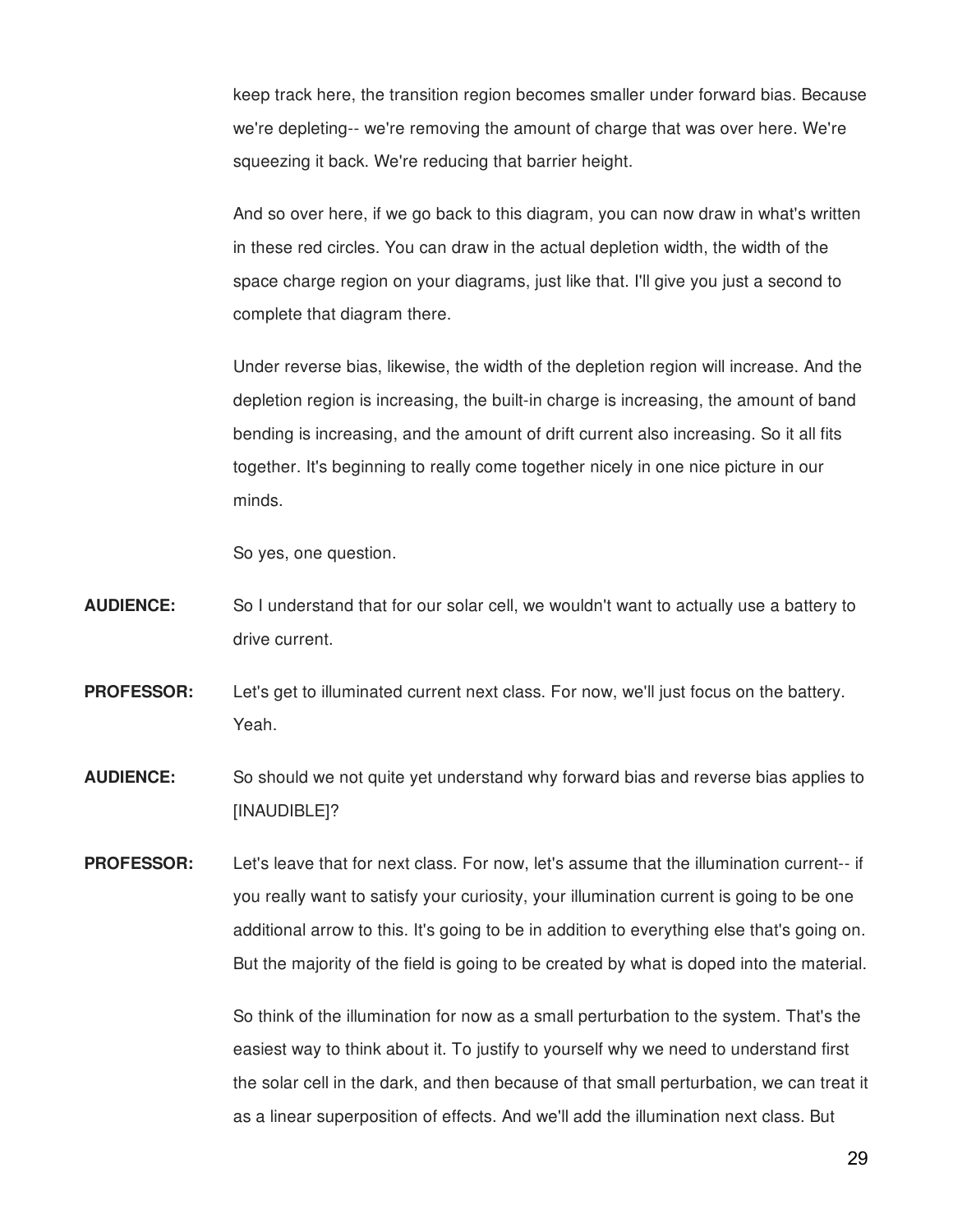bear with me in the dark first. Because if we really don't understand this, we're not going to understand fully how the solar cell operates in the light either.

So next, we'll draw the I-V response. We'll want to really get to this last point right here where we can draw the current voltage response. And we want to recognize that minority carrier flux is what's regulating the current.

So to do this well, to do this properly, we have to shift our focus from here where we were talking about ensembles and individual particles. Here we're going to be discussing in terms of carrier densities on either side of the junction. Densities of electrons and holes.

And unfortunately, I'm going to have to move rather quickly through these slides. This is the essence of why a solar cell behaves like a diode. And it's really something that is best done by studying on your own. I'm happy to walk you through the most salient points, the most important approximations that we have along the way, but this is best understood by going home, looking up the readings on stellar, and walking through the derivation yourself. It's not something that very easily I can convey a series of equations in the class.

So before we go into detail into current flows, I wanted to touch on this with the space charge region. We can describe the width of the space charge region now by the built-in bias across the junction. The applied bias right here and some fundamental material properties as well.

And this little epsilon right here is essentially the dielectric constant and the vacuum permittivity, a constant. And so you want to take that into account when you're running your actual calculations. It's very easy to be off on the width of the space charge region by several orders of magnitude if you don't do the proper accounting for those fixed variables.

And so if you walk through the equations to describe the width of the space charge region, you'll find that in a typical solar cell device, it's on the order of a micron. And this is related to one of your homework problems, so stash that away somewhere in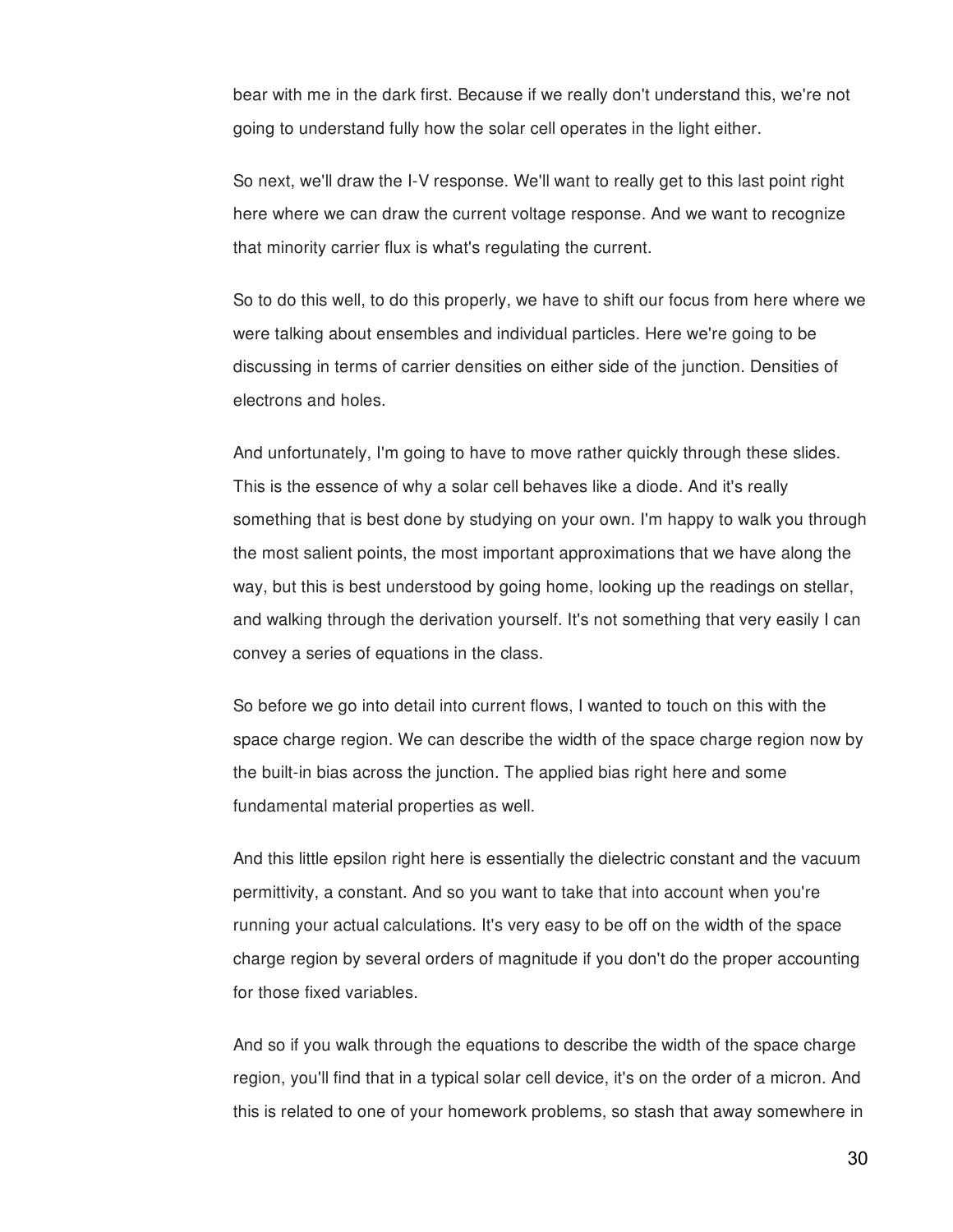your brain. It's on the order of a micron. The width of that space charge region typically could be on that order. So it's going to be some multiple.

And the reason that's interesting is because the entire solar cell device is about 100 to 200 microns. That's for a crystalline silicon device. That means that in a crystalline silicon device, the diffusion current is what's driving most of the current flow inside of the solar cell.

If our solar cell is much, much, much thinner, say in the order of a micron, then our drift current would be dominating. This is a more advanced topic and we'll return to that when we describe the differences between thin film operation and crystalline silicon solar cell operation.

Device capacitance. For those who are running experimental measurements and want to determine the RC time constant necessary to have the device settle into a measurable state, that's there.

And the capacitance is described, again, by the various properties as well as the built-in potential which is related to the dopant density.

OK, so under zero bias, we have a concentration of holes on one side of our junction that's high. In the p-type material, the concentration of holes is high. And it's approximately equal to the acceptor concentration.

On the n-type side of our junction, the whole population is drastically reduced. And the flip side, our electron concentration is very high and it drops into the p-type side. So we have predominately holes on this side. Predominately electrons in that side. But a small concentration of holes on the n-type side and a small concentration of electrons in the p-type side. And we call this the minority carrier. And we call that the majority carrier. The majority carrier is in the majority. The minority carrier in the minority.

And an interesting thing happens when we bias our device. When we bias our solar cell device, populations of both carriers increase. But because this is on a log scale, we're increasing this-- shall we say the minority carrier concentration in an absolute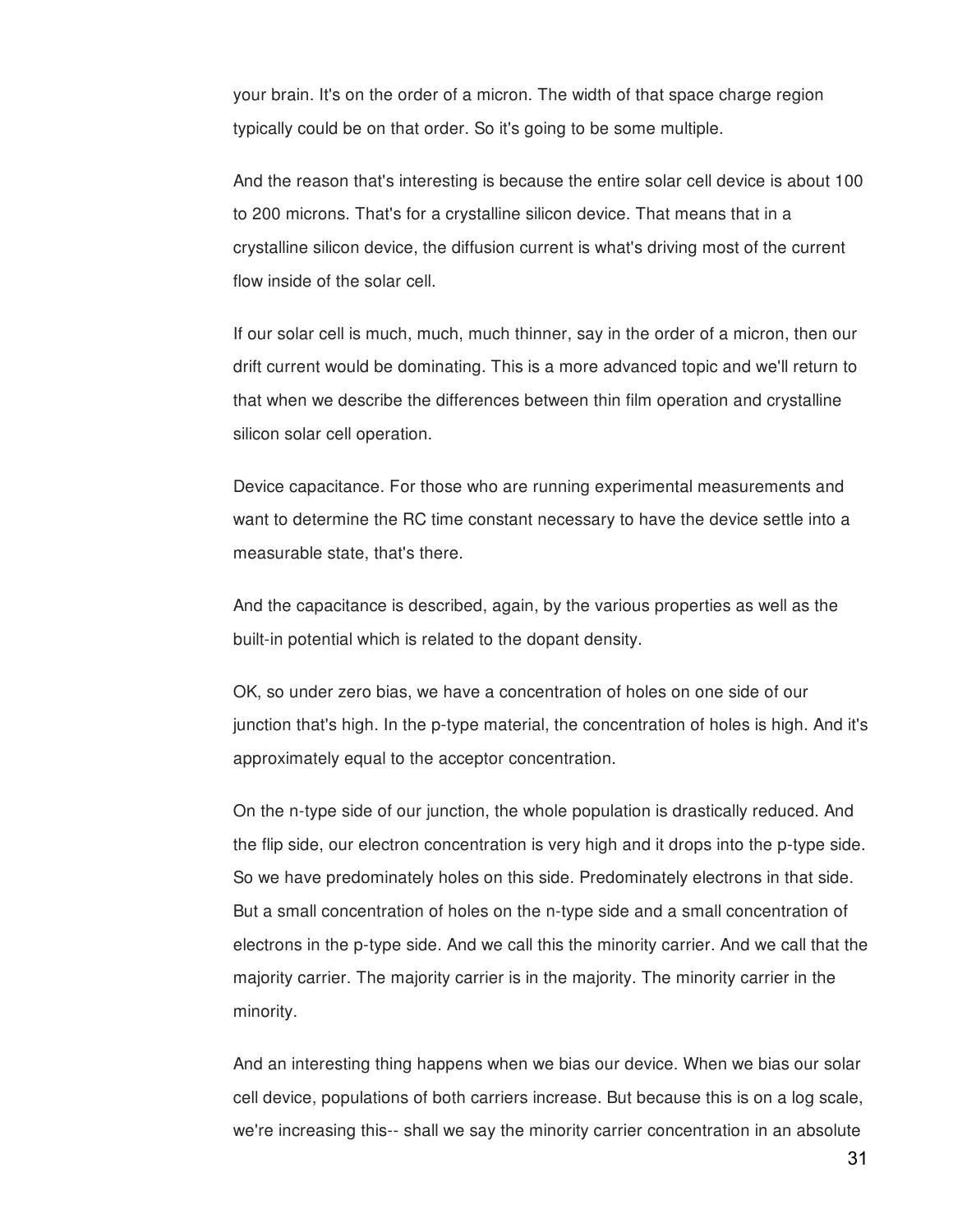sense by a lot. And it's because of this drastic uptick in the minority carrier concentration right at the edge of the space charge region that we have current flow across that junction.

And that's described by a series of equations here. Let's see, the way to walk through the derivation, there's a series of approximations to make. Think of it in terms of electron and hole fluxes on either side of the junction. You can make a series of assumptions as to what currents matter and which don't. You can, of course, make the assumptions as to the charge distribution as well, fixed using that box potential. And you can consider the cases in which the minority carrier concentration here is dominating to be the regions of interest for a current generation inside of our device.

And so if we walk through, again the diffusion equation, the diffusion of carriers at the edge of the space charge region. And from the previous slides here, add our approximations in, we will ultimately derive an expression that has an exponential relation between current and our voltage.

And if we continue through the series of calculations, including the continuity equation for accountability, we wind up with an expression that looks like this right here, where the total current flowing through the device will be equal to the electron current at the edge of our space charge region coming from the p-type side. The hole concentration coming from the n-type side. The addition of the two together. And that's effectively, this equation right here, where we have an exponential relation between current and voltage.

So again, this we really need to go home and study. And if you'd like to do this pictorially, I provide you with that link right there so you can see it visually. If you're more of a math type, Chapters 3 and 4-- actually, Chapter 4 in Martin Green is probably the best place to go.

And the important thing to keep in mind is that in the pn-junction, the current flow across that junction is determined by the minority carrier current flow at the edge of the space charge region. And that's why we wind up with the exponential relation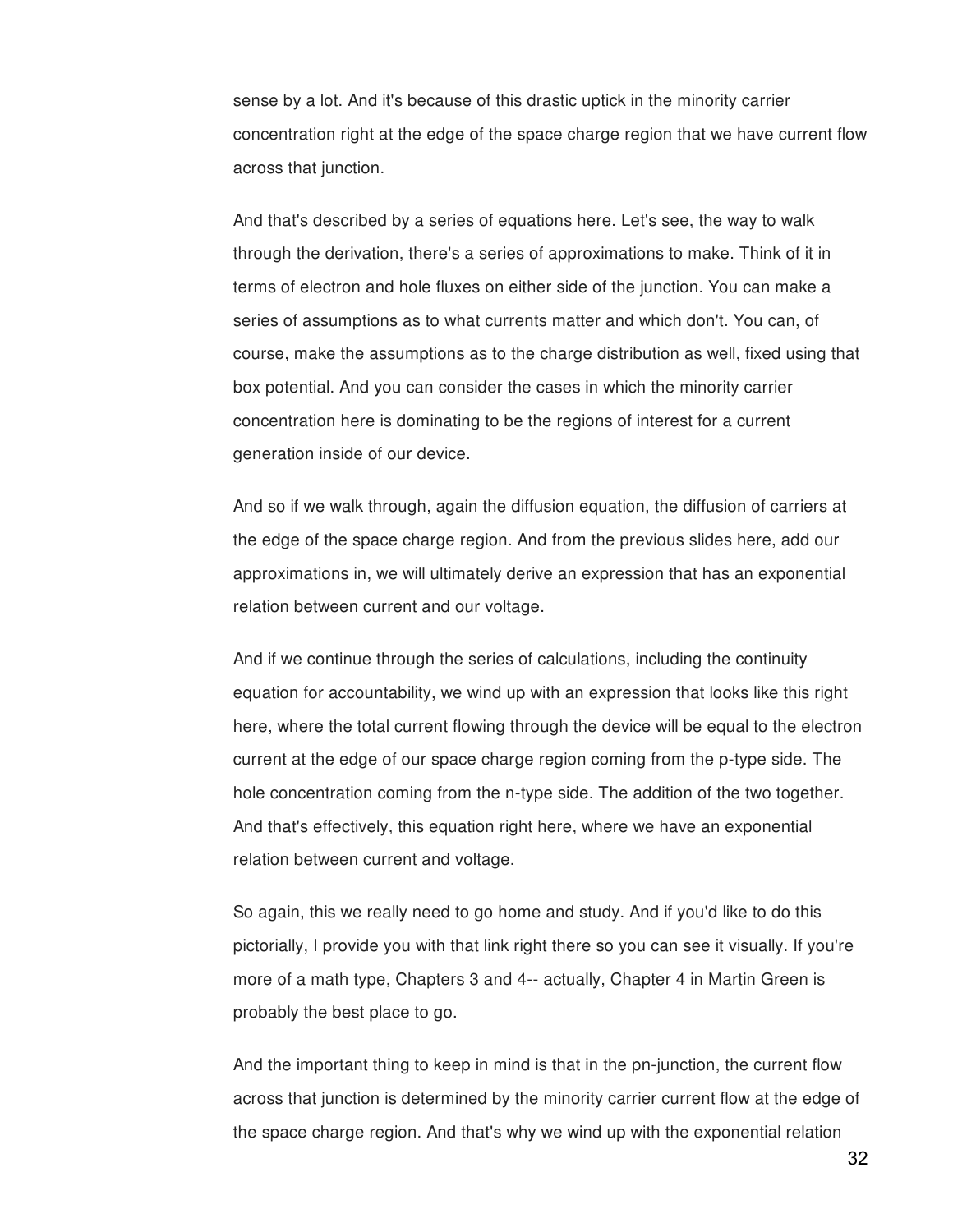between voltage and current.

I decided the best way to emphasize this voltage-current relation is actually to measure it, to run it. To do it. And we have around 10 minutes left before the end of class. Do you think that is time for our demo? Cutting it kind of short.

**AUDIENCE:** Probably wait for Tuesday.

**PROFESSOR:** Probably wait for Tuesday on the demo.

**AUDIENCE:** [INAUDIBLE].

**PROFESSOR:** So we're going to run the demos on Tuesday, I suppose. Because we're running a little bit short on time. I know David is really disappointed because he's been working hard to get these in perfect ship-shape condition. But we'll have another couple of days to work out some of the bugs in the software, so we don't need to restart it every time we take a new I-V measurement.

> But by and large, what we'll do is we'll measure the current voltage relation for a real solar cell device. And we'll see that it definitely does follow, at least under forward bias conditions, this exponential relation. So as v goes forward, as v-- this v over here is our applied bias condition. As our v increases, we have that exponential current output from our device. As v goes towards a negative number, we have pretty much a flat lining of our current. It goes into a slightly negative condition and a flat lining of the current.

> So if we look at this again right here, our I versus V, now we can plot the same equation. Or essentially, the same curve on all three of these. We'll want to plot the same curve-- this one over here. And for now, let's assume that this big lump over here is a constant. And so we just need to plot an exponential function, something similar to this right here. And under zero bias conditions, we'll be right there at 0, 0. Under forward bias conditions will be further up. And the reverse bias conditions will be down there.

And let me give you a second just to draw this down. And please do. We'll be

33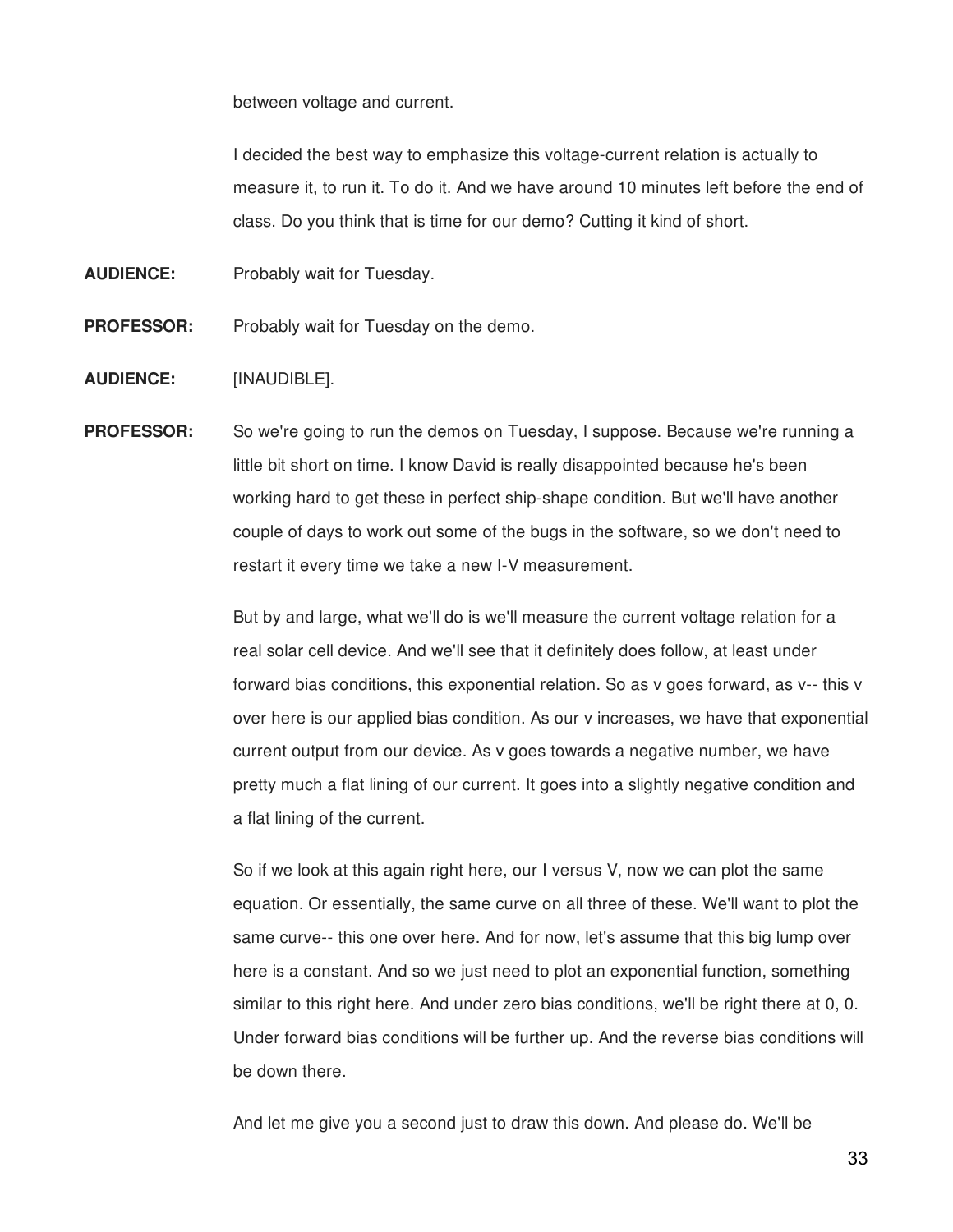validating it to ourselves on Tuesday. My sincere apologies for not having enough time to really go into the demos as well. But suffice to say the following.

Under forward bias conditions, when we reduce the barrier height between the nand the p-type side, we're now allowing that diffusion current from the n to the p to take over. And as we reduce the barrier more and more and more, we have this exponentially increasing density of electrons flowing through our system. And that's why we have this exponentially increasing curve here.

As we reverse bias-- our device, we're increasing the barrier height for the electrons to pass over. So our diffusion current practically vanishes. And our drift current stays, more or less, constant all the way throughout because there's only a finite carrier density, a finite minority carrier concentration inside of the p-type silicon. The thermally excited carriers for instance, that are finding their way to the junction and being drifted across. And that concentration is virtually finite.

At some point, you'll reverse bias this so much that the carriers will begin tunneling across from the valence band into the conduction band over here and you'll have a catastrophic failure of your device, but that's more of an advanced point. Yeah.

**AUDIENCE:** So does the x indicate the coordinate of I and V at steady state?

**PROFESSOR:** So the entire line represents the I-V characteristic under all biased conditions. The x represents the current and voltage for this particular operating point on the solar cell. On the I-V characteristic.

> So if you're under forward bias condition. In other words, your v is positive, you will have a positive current flow through your device. Positive current flow, electrons flowing that way. And under reverse bias, notice the sign of the current is flipped because now the electrons used to be going that way. The electrons are predominately moving the other direction. The net current flow is in the opposite direction. And the voltage is also changing sign.

**AUDIENCE:** You can say, OK, I'm going to put myself in this voltage?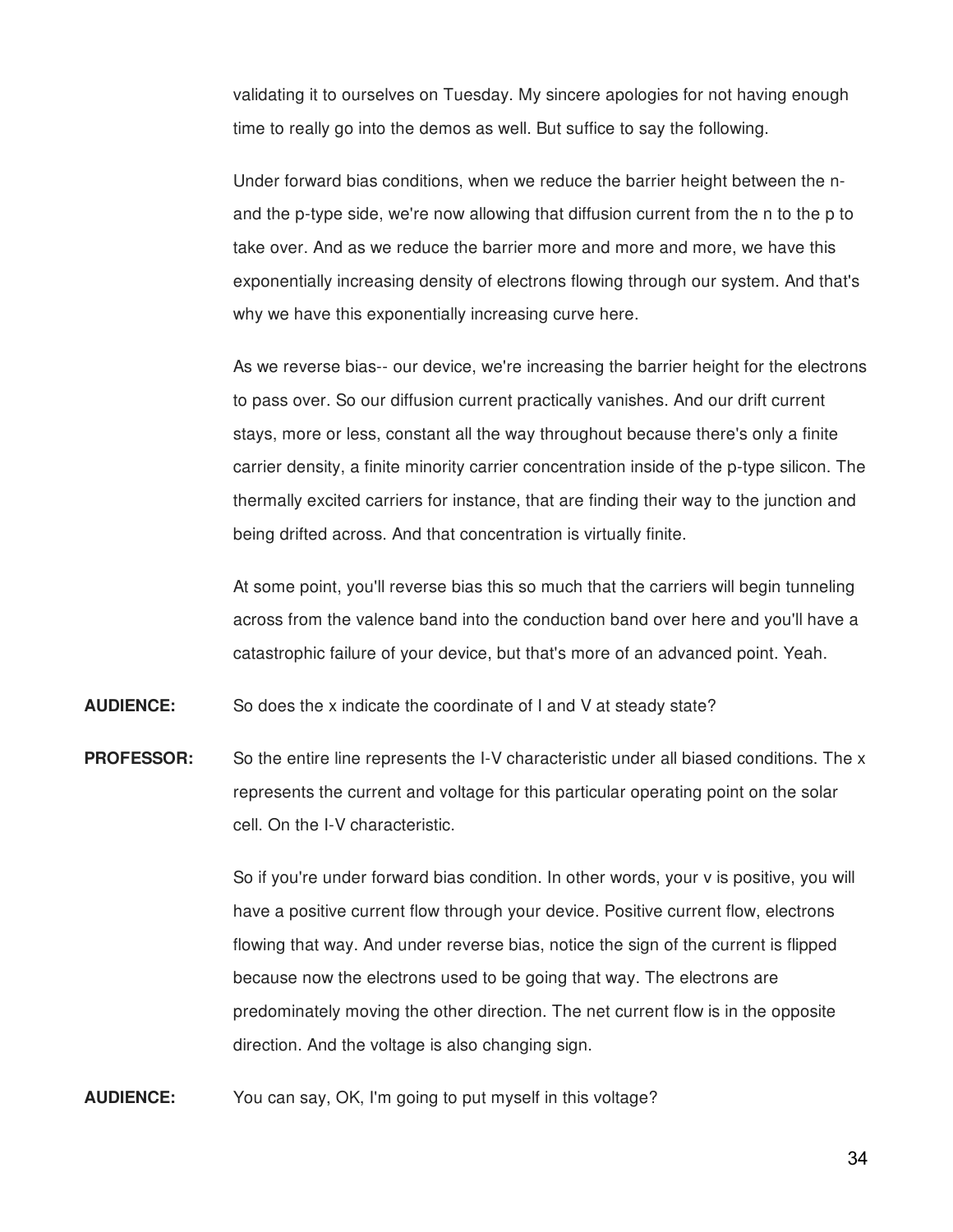**PROFESSOR:** Exactly. And that's important because we want to be able to describe what our current voltage characteristic is of a solar cell because the product of the two is the power. For efficiency, we want to know what the power out of our solar cell is. And it's the product of current and voltage that will give us the power of our solar cell device.

> Time for a few questions, actually. About five minutes of Q&A since we had to forgo the demo.

Promise me you'll do one thing. Promise me you'll go home. And sometime between now and Tuesday, you're going to read through these chapters and do the derivations that will work through to this ideal diode equation right here. Because this is pretty important. And you have to convince yourself that that's indeed the case.

I can wave my hands and phenomenologically describe, OK, we have an energy barrier. I kind of get it. I should have an exponential probability of passing over an energy barrier. At least from quantum mechanics that kind of makes sense. So I kind of get how if I forward bias my device, I'll have an exponentially increasing diffusion current. I get that if I go into reverse bias conditions, there's just a finite density of carriers, minority carriers, in my p-type material. If I'm not, say, shining a light on the material, I'm not changing that concentration by much. And I'm going to flat line.

Yes, they'll be drifting across, but they'll be limited more by their ability to reach the junction.

You can hand wave all you want, but this is really-- whoopsie-- the equations that describe the ideal diode equation. Those are really where it's at. With that equation, you can really understand how material properties will impact solar cell performance, let's say. Yes, question?

**AUDIENCE:** I have a question about the band diagrams. For all three diagrams, the energy levels [INAUDIBLE] the same. We're just changing where the n-type side is. Both of

35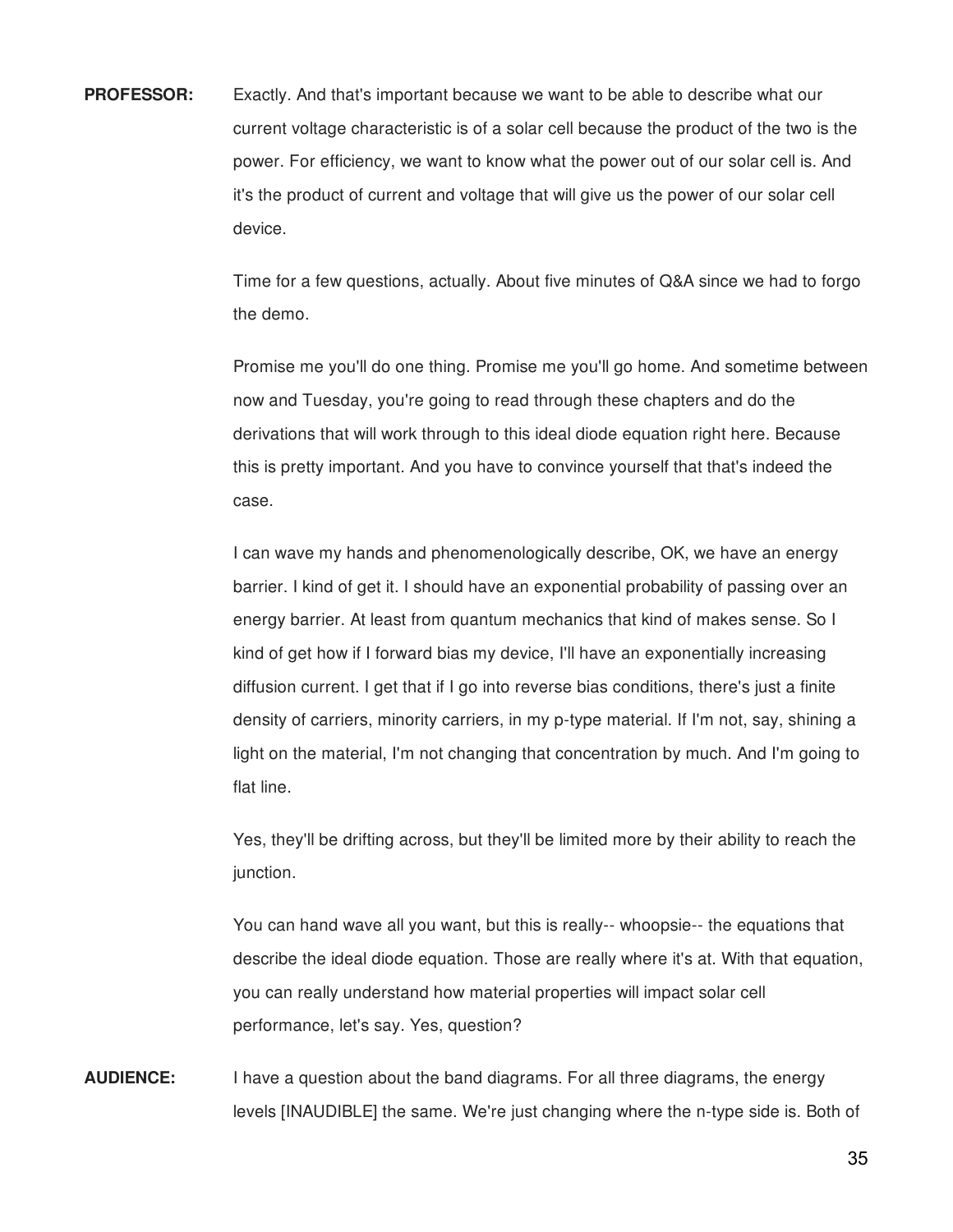them [INAUDIBLE]?

**PROFESSOR:** Exactly. Yep, absolutely. The point was here, what we've done for simplicity is shifting one side relative to the other. Yeah. In energy-- see, energy is a funny thing because you can redefine your zero. Yeah. So depending on where you're defining your zero point at, you can move things relative to each other. But let's assume that you're changing both sides relative to some universal ground potential that's off on an external component of your circuit.

## **AUDIENCE:** [INAUDIBLE].

**PROFESSOR:** That's a great question. So the question was, when you dope your material, what are the experimental methods that you can use to really determine whether or not the atoms have occupied a substitutional position?

> One of the methods is called Rutherford backscattering or channeling, IN channeling, where you introduce ions down your lattice. And if there is an atom here, for example, an interstitial site, it will scatter some fraction of those introduced ions back at the detector. And so channeling is one characterization method for determining the interstitial to substitutional ratio inside of a semiconducting material.

> Another way that we have very strong evidence that boron is occupying a substitutional site and not an interstitial site is we can calculate the binding energy of this hole to the boron atom here on the substitutional site. In principle, if the interstitial was also-- if it was a charge to defect, we could calculate the binding energy of the charge to that defect. And the density functional theory could tell you which is the more likely given your experimental observation that you get about one hole for every one boron anatomy inside of your sample.

Boron has been studied to death in silicon. It's pretty well-known that it's substitutional. But if you're working with a new semiconducting material, you never know. You have to run the experiments. Yeah, question.

**AUDIENCE:** Under bias [INAUDIBLE] diagrams, are the p- and n-sides far away from the [INAUDIBLE]. Are those bands actually-- do they actually have a slope to them